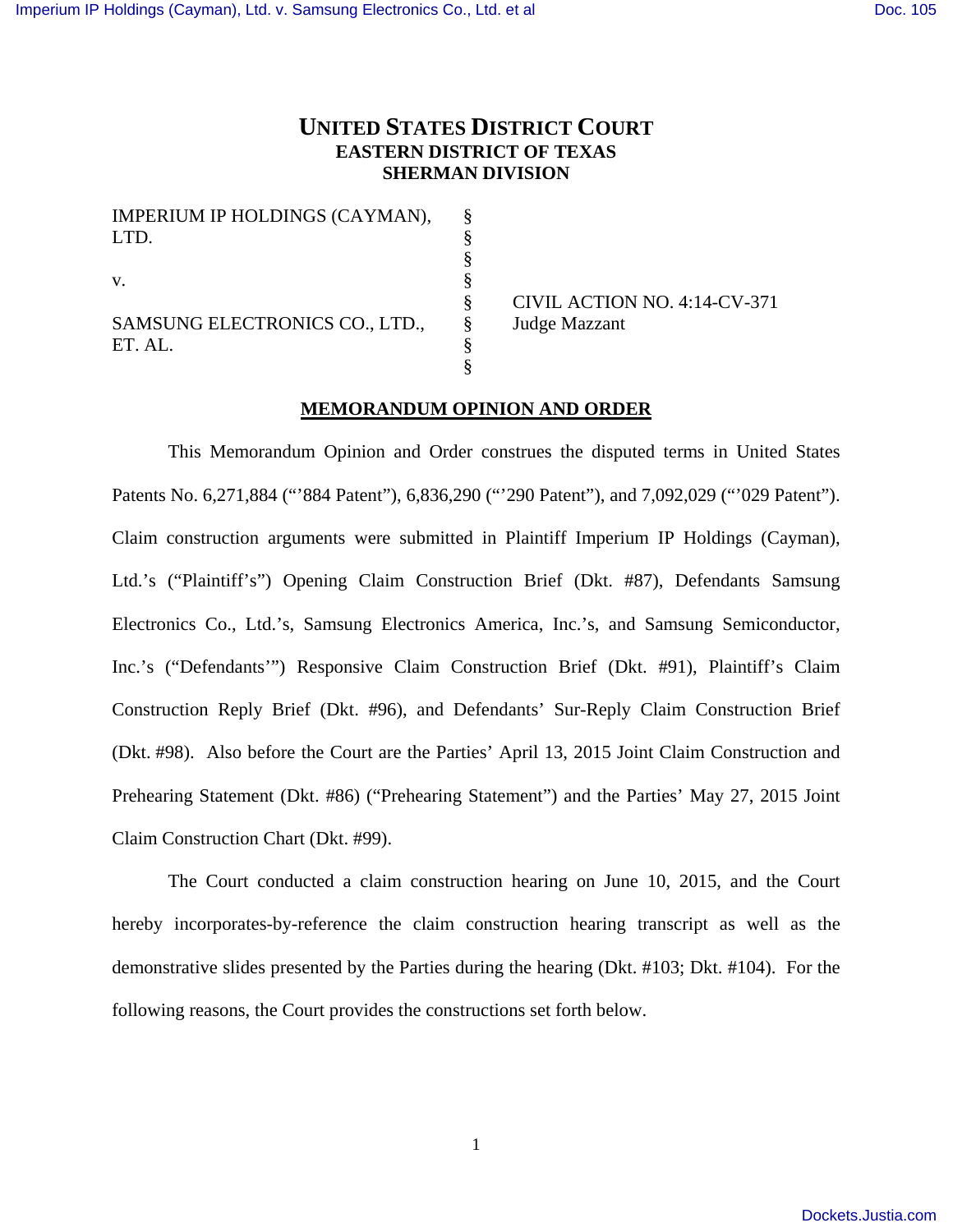| 2. "wherein an output of the data interface circuit is selectable between a single-ended |  |
|------------------------------------------------------------------------------------------|--|
|                                                                                          |  |
| 4. "an image processor connected to the CMOS image sensor to receive the signals output  |  |
|                                                                                          |  |
|                                                                                          |  |
|                                                                                          |  |
|                                                                                          |  |
|                                                                                          |  |
| 5. "generating a supplemental strobe duration" / "supplemental strobe duration stored in |  |
|                                                                                          |  |
| 1. "adjusting the overall system gain by adjusting the integration time" 31              |  |
|                                                                                          |  |
|                                                                                          |  |
|                                                                                          |  |

# **Table of Contents**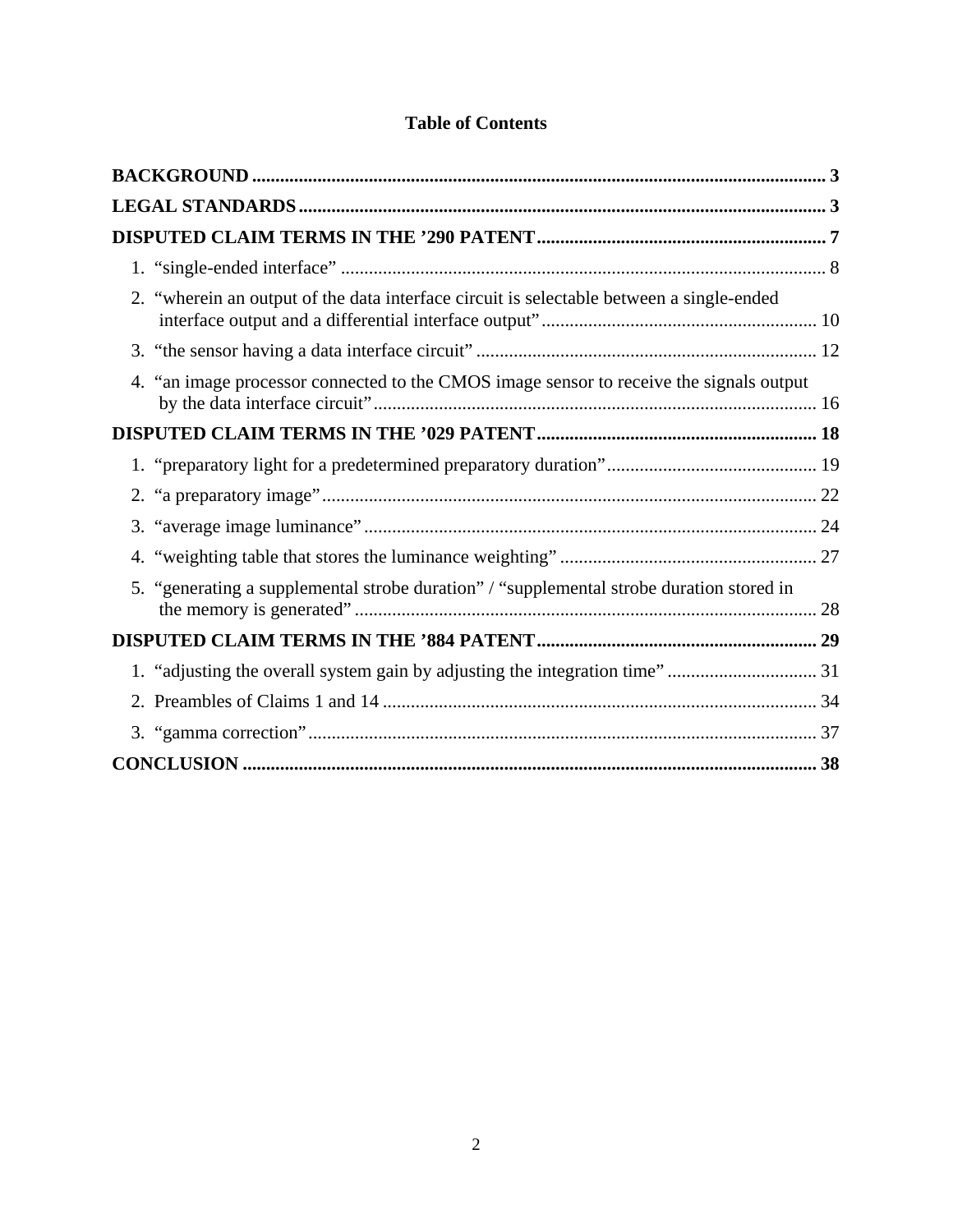#### **BACKGROUND**

 Plaintiff brings suit alleging infringement of United States Patents No. 6,271,884, 6,836,290, and 7,092,029 (collectively, the "patents-in-suit"). In general, the patents-in-suit relate to digital cameras and the sensor arrays used therein. A sensor array typically includes an array of pixels, and each pixel typically includes a photodiode. Light that strikes a photodiode generates a charge that is then "read out." An analog-to-digital converter ("A/D converter" or "ADC") receives the "read outs" of the light intensity at each pixel in the form of an analog signal. The A/D converter uses the analog signal to generate digital information from which a microprocessor can construct a digital image.

 The three patents-in-suit are addressed separately, below. Of note, the Court has previously construed terms in the '884 Patent in *Imperium (IP) Holdings, Inc. v. Apple Inc., et al.*, No. 4:11-CV-163 ("*Imperium I*"), Dkt. #209 (E.D. Tex. July 2, 2012). In that case, the Court also denied a motion for summary judgment of indefiniteness as to the '884 Patent. *See id.*, Dkt. #210 at 2-6. After further proceedings, the Court modified its construction of "adjusting" the overall system gain by adjusting the integration time," discussed below. *See id.*, Dkt. #401 at 3-5.

### **LEGAL STANDARDS**

Claim construction is a matter of law. *Markman v. Westview Instruments, Inc.*, 52 F.3d 967, 979 (Fed. Cir. 1995). The purpose of claim construction is to resolve the meanings and technical scope of claim terms. *U.S. Surgical Corp. v. Ethicon, Inc.*, 103 F.3d 1554, 1568 (Fed. Cir. 1997). When the parties dispute the scope of a claim term, "it is the court's duty to resolve it." *O2 Micro Int'l Ltd. v. Beyond Innovation Tech. Co.*, 521 F.3d 1351, 1362 (Fed. Cir. 2008).

"It is a 'bedrock principle' of patent law that 'the claims of a patent define the invention to which the patentee is entitled the right to exclude.'" *Phillips v. AWH Corp.*, 415 F.3d 1303,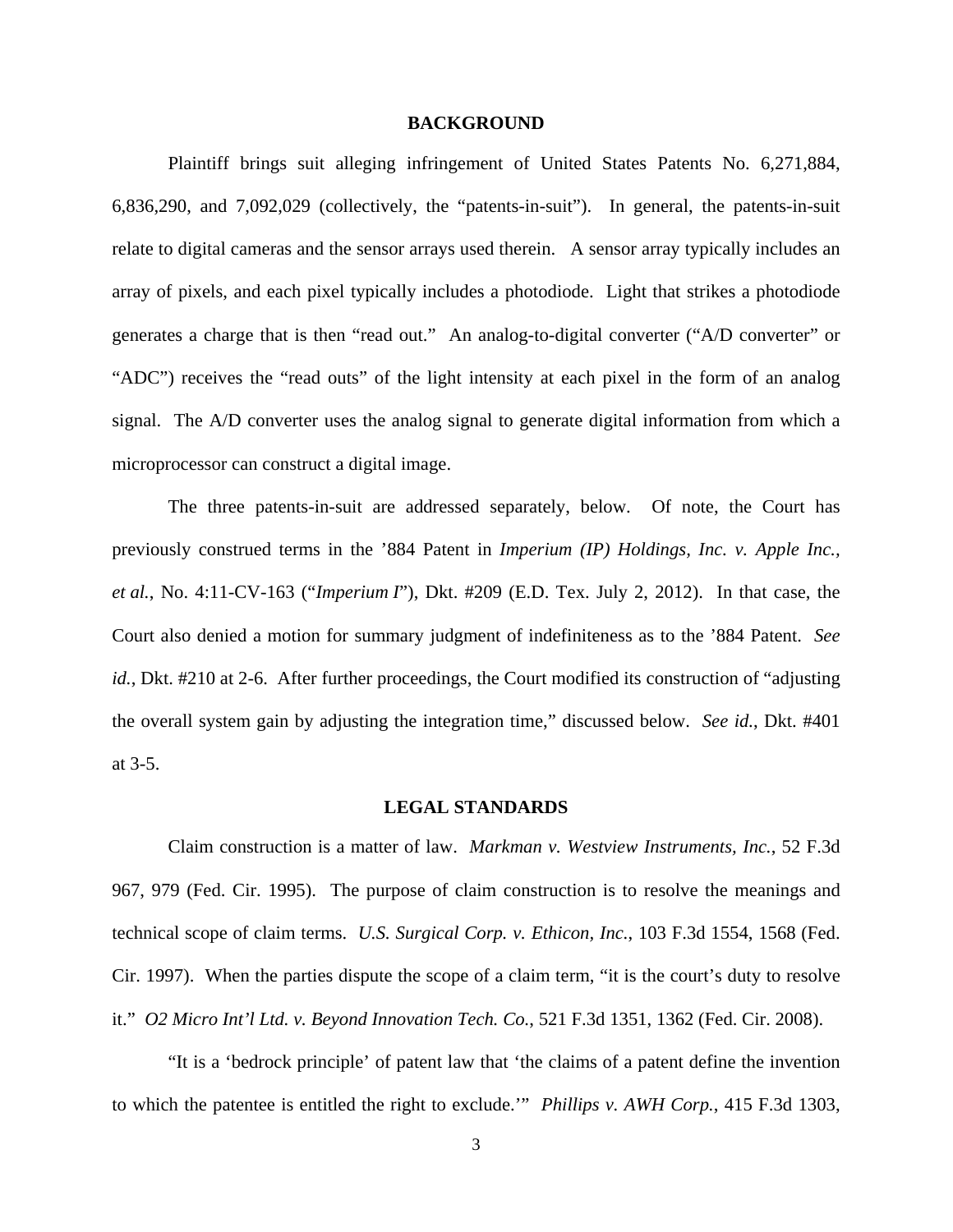1312 (Fed. Cir. 2005) (quoting *Innova/Pure Water, Inc. v. Safari Water Filtration Sys., Inc.*, 381 F.3d 1111, 1115 (Fed. Cir. 2004)). The Court examines a patent's intrinsic evidence to define the patented invention's scope. *Id.* at 1313-14; *Bell Atl. Network Servs., Inc. v. Covad Commc'ns Group, Inc.*, 262 F.3d 1258, 1267 (Fed. Cir. 2001). Intrinsic evidence includes the claims, the rest of the specification, and the prosecution history. *See, Phillips*, 415 F.3d at 1312-13; *Bell Atl. Network Servs.*, 262 F.3d at 1267. The Court gives claim terms their ordinary and customary meaning as understood by one of ordinary skill in the art at the time of the invention. *Phillips*, 415 F.3d at 1312-13; *Alloc, Inc. v. Int'l Trade Comm'n*, 342 F.3d 1361, 1368 (Fed. Cir. 2003).

Claim language guides the Court's construction of claim terms. *Phillips*, 415 F.3d at 1314. "[T]he context in which a term is used in the asserted claim can be highly instructive." *Id.* Other claims, asserted and unasserted, can provide additional instruction because "terms are normally used consistently throughout the patent." *Id.* Differences among claims, such as additional limitations in dependent claims, can provide further guidance. *Id.*

"[C]laims 'must be read in view of the specification, of which they are a part.'" *Id.* at 1315 (quoting *Markman*, 52 F.3d at 979). "[T]he specification 'is always highly relevant to the claim construction analysis. Usually, it is dispositive; it is the single best guide to the meaning of a disputed term.'" *Id.* (quoting *Vitronics Corp. v. Conceptronic, Inc.*, 90 F.3d 1576, 1582 (Fed. Cir. 1996)); *Teleflex. Inc. v. Ficosa N. Am. Corp.*, 299 F.3d 1313, 1325 (Fed. Cir. 2002). In the specification, a patentee may define his own terms, give a claim term a different meaning than it would otherwise possess, or disclaim or disavow some claim scope. *Phillips*, 415 F.3d at 1316. Although the Court generally presumes terms possess their ordinary meaning, this presumption can be overcome by statements of clear disclaimer. *See SciMed Life Sys., Inc. v. Advanced Cardiovascular Sys., Inc.*, 242 F.3d 1337, 1343-44 (Fed. Cir. 2001). This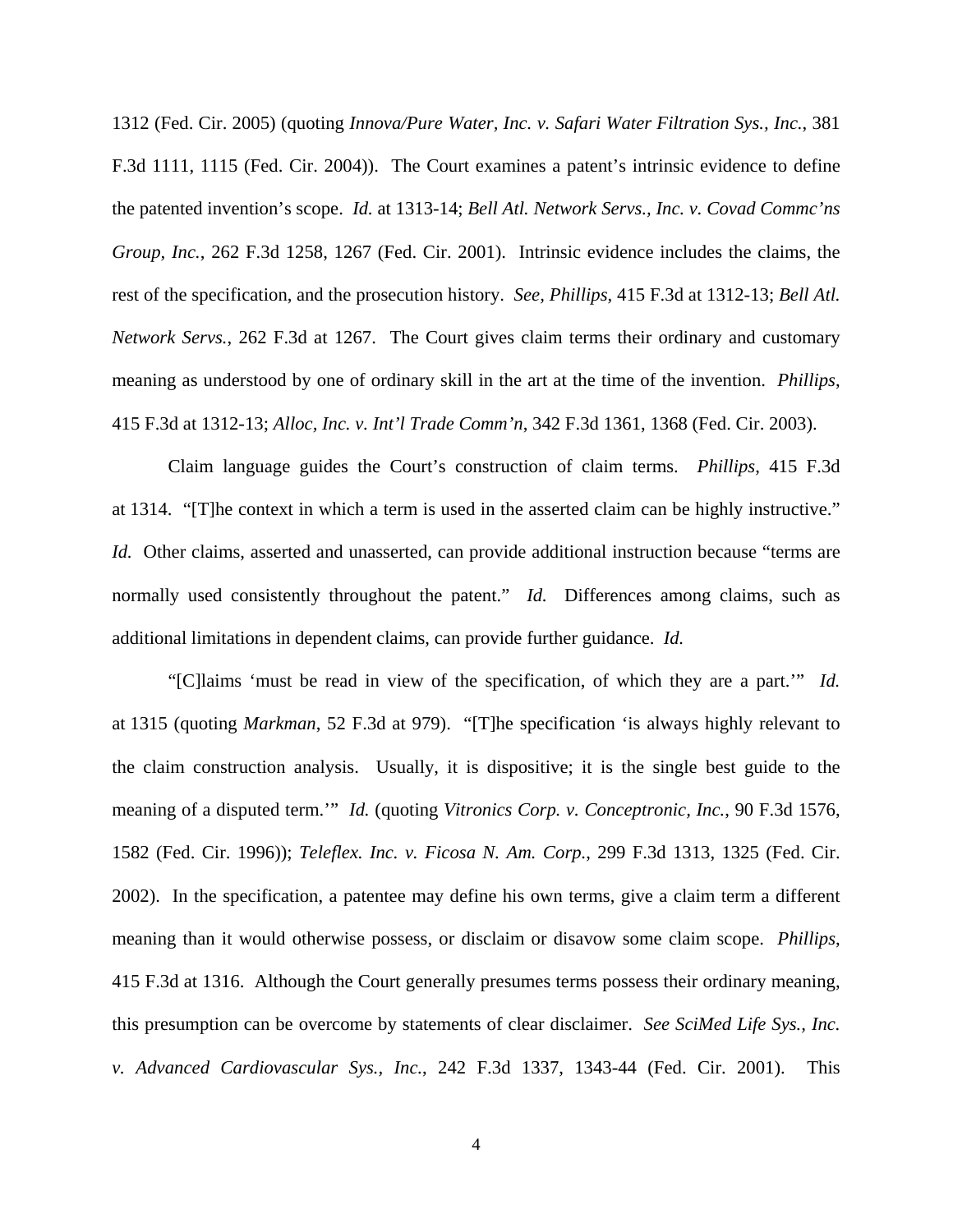presumption does not arise when the patentee acts as his own lexicographer. *See Irdeto Access, Inc. v. EchoStar Satellite Corp.*, 383 F.3d 1295, 1301 (Fed. Cir. 2004).

The specification may also resolve ambiguous claim terms "where the ordinary and accustomed meaning of the words used in the claims lack sufficient clarity to permit the scope of the claim to be ascertained from the words alone." *Teleflex*, 299 F.3d at 1325. For example, "[a] claim interpretation that excludes a preferred embodiment from the scope of the claim 'is rarely, if ever, correct.'" *Globetrotter Software, Inc. v. Elam Computer Group Inc.*, 362 F.3d 1367, 1381 (Fed. Cir. 2004) (quoting *Vitronics*, 90 F.3d at 1583). But, "[a]lthough the specification may aid the court in interpreting the meaning of disputed language in the claims, particular embodiments and examples appearing in the specification will not generally be read into the claims." *Constant v. Advanced Micro-Devices, Inc.*, 848 F.2d 1560, 1571 (Fed. Cir. 1988); *accord Phillips*, 415 F.3d at 1323.

The prosecution history is another tool to supply the proper context for claim construction because a patentee may define a term during prosecution of the patent. *Home Diagnostics Inc. v. LifeScan, Inc.*, 381 F.3d 1352, 1356 (Fed. Cir. 2004) ("As in the case of the specification, a patent applicant may define a term in prosecuting a patent"). The wellestablished doctrine of prosecution disclaimer "preclud[es] patentees from recapturing through claim interpretation specific meanings disclaimed during prosecution." *Omega Eng'g Inc. v. Raytek Corp.*, 334 F.3d 1314, 1323 (Fed. Cir. 2003). "Indeed, by distinguishing the claimed invention over the prior art, an applicant is indicating what the claims do not cover." *Spectrum Int'l v. Sterilite Corp.*, 164 F.3d 1372, 1378-79 (Fed. Cir. 1988) (quotation omitted). "As a basic principle of claim interpretation, prosecution disclaimer promotes the public notice function of the intrinsic evidence and protects the public's reliance on definitive statements made during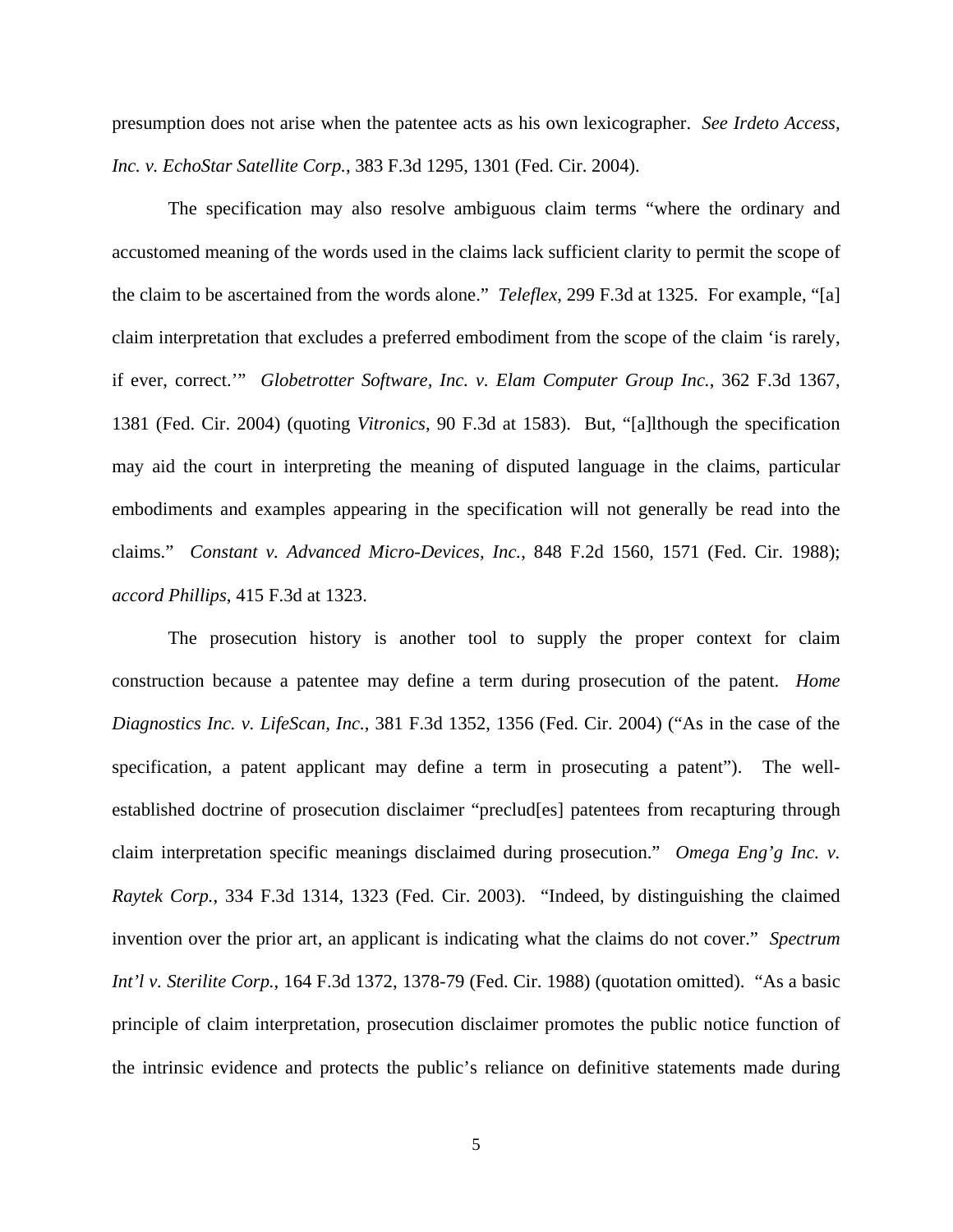prosecution." *Omega Eng'g*, 334 F.3d at 1324. However, the prosecution history must show that the patentee clearly and unambiguously disclaimed or disavowed the proposed interpretation during prosecution to obtain claim allowance. *Middleton Inc. v. 3M Co.*, 311 F.3d 1384, 1388 (Fed. Cir. 2002). Statements will constitute disclaimer of scope only if they are "clear and unmistakable statements of disavowal." *See Cordis Corp. v. Medtronic Ave, Inc.*, 339 F.3d 1352, 1358 (Fed. Cir. 2003). An "ambiguous disavowal" will not suffice. *Schindler Elevator Corp. v. Otis Elevator Co.*, 593 F.3d 1275, 1285 (Fed. Cir. 2010) (citation omitted).

 Although "less significant than the intrinsic record in determining the legally operative meaning of claim language," the Court may rely on extrinsic evidence to "shed useful light on the relevant art." *Phillips*, 415 F.3d at 1317 (quotation omitted). Technical dictionaries and treatises may help the Court understand the underlying technology and the manner in which one skilled in the art might use claim terms, but such sources may also provide overly broad definitions or may not be indicative of how terms are used in the patent. *Id.* at 1318. Similarly, expert testimony may aid the Court in determining the particular meaning of a term in the pertinent field, but "conclusory, unsupported assertions by experts as to the definition of a claim term are not useful." *Id.* Generally, extrinsic evidence is "less reliable than the patent and its prosecution history in determining how to read claim terms." *Id.*

 Patent claims must particularly point out and distinctly claim the subject matter regarded as the invention. 35 U.S.C. § 112(b). This "require[s] that a patent's claims, viewed in light of the specification and prosecution history, inform those skilled in the art about the scope of the invention with reasonable certainty." *Nautilus, Inc. v. Biosig Instruments, Inc.*, 134 S. Ct. 2120, 2129 (2014); *see Biosig Instruments, Inc. v Nautilus, Inc.*, 783 F.3d 1374, 1377 (Fed. Cir. 2015). Whether a claim meets this definiteness requirement is a matter of law. *Young v. Lumenis, Inc.*,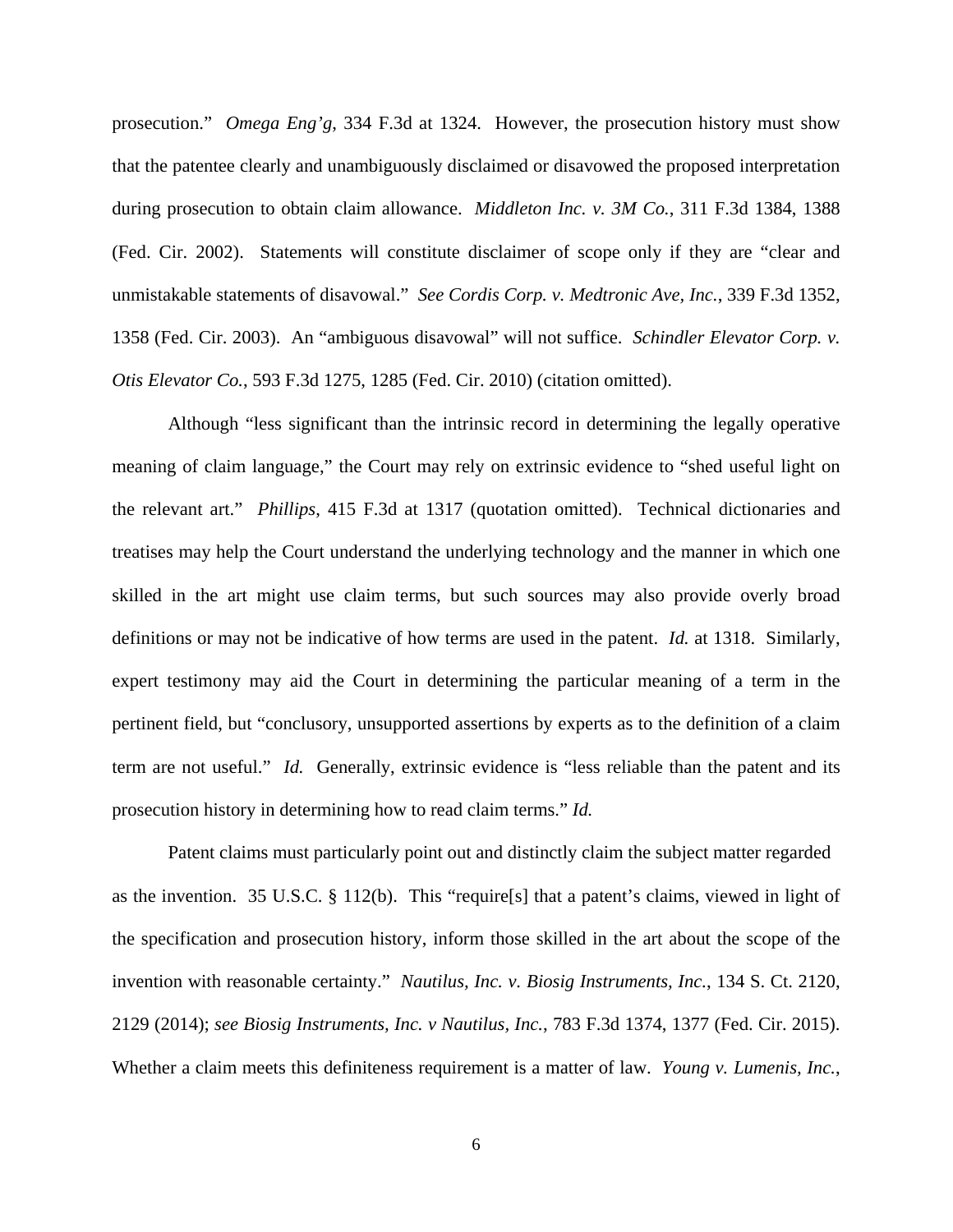492 F.3d 1336, 1344 (Fed. Cir. 2007). A party challenging the definiteness of a claim must show it is invalid by clear and convincing evidence. *Id*. at 1345.

 In general, prior claim construction proceedings involving the same patents-in-suit are "entitled to reasoned deference under the broad principals of *stare decisis* and the goals articulated by the Supreme Court in *Markman*, even though *stare decisis* may not be applicable *per se*." *Maurice Mitchell Innovations, LP v. Intel Corp.*, No. 2:04-CV-450, 2006 WL 1751779, at \*4 (E.D. Tex. June 21, 2006) (Davis, J.); *see Teva Pharm. USA, Inc. v. Sandoz, Inc.*, 135 S. Ct. 831, 839-40 (2015) ("prior cases will sometimes be binding because of issue preclusion and sometimes will serve as persuasive authority") (citation omitted).

 The Court nonetheless conducts an independent evaluation during claim construction proceedings. *See, e.g., Texas Instruments, Inc. v. Linear Techs. Corp.*, 182 F. Supp. 2d 580, 589-90 (E.D. Tex. 2002); *Burns, Morris & Stewart Ltd. P'ship v. Masonite Int'l Corp.*, 401 F. Supp. 2d 692, 697 (E.D. Tex. 2005); *Negotiated Data Solutions, Inc. v. Apple, Inc.*, No. 2:11- CV-390, 2012 WL 6494240, at \*5 (E.D. Tex. Dec. 13, 2012).

#### **DISPUTED CLAIM TERMS IN THE '290 PATENT**

 The '290 Patent, titled "Combined Single-Ended and Differential Signaling Interface," issued on December 28, 2004, and bears an earliest priority date of April 17, 1998. Plaintiff submits:

[A] camera uses interfaces to transmit data between the image sensor, which receives the light coming through the lens into the camera and turns that light into an image, and other circuitry of the camera. Before the '290 patent, two mutually exclusive interface solutions existed: "single-ended" interfaces and "differential" interfaces. \* \* \*

The inventors of the '290 patent eliminated the need to choose between the two interfaces: the interface of the '290 patent allows either single-ended or differential data transmission. In particular, the preferred embodiment describes a circuit that the user can set "to provide either a single-ended output or a differential output."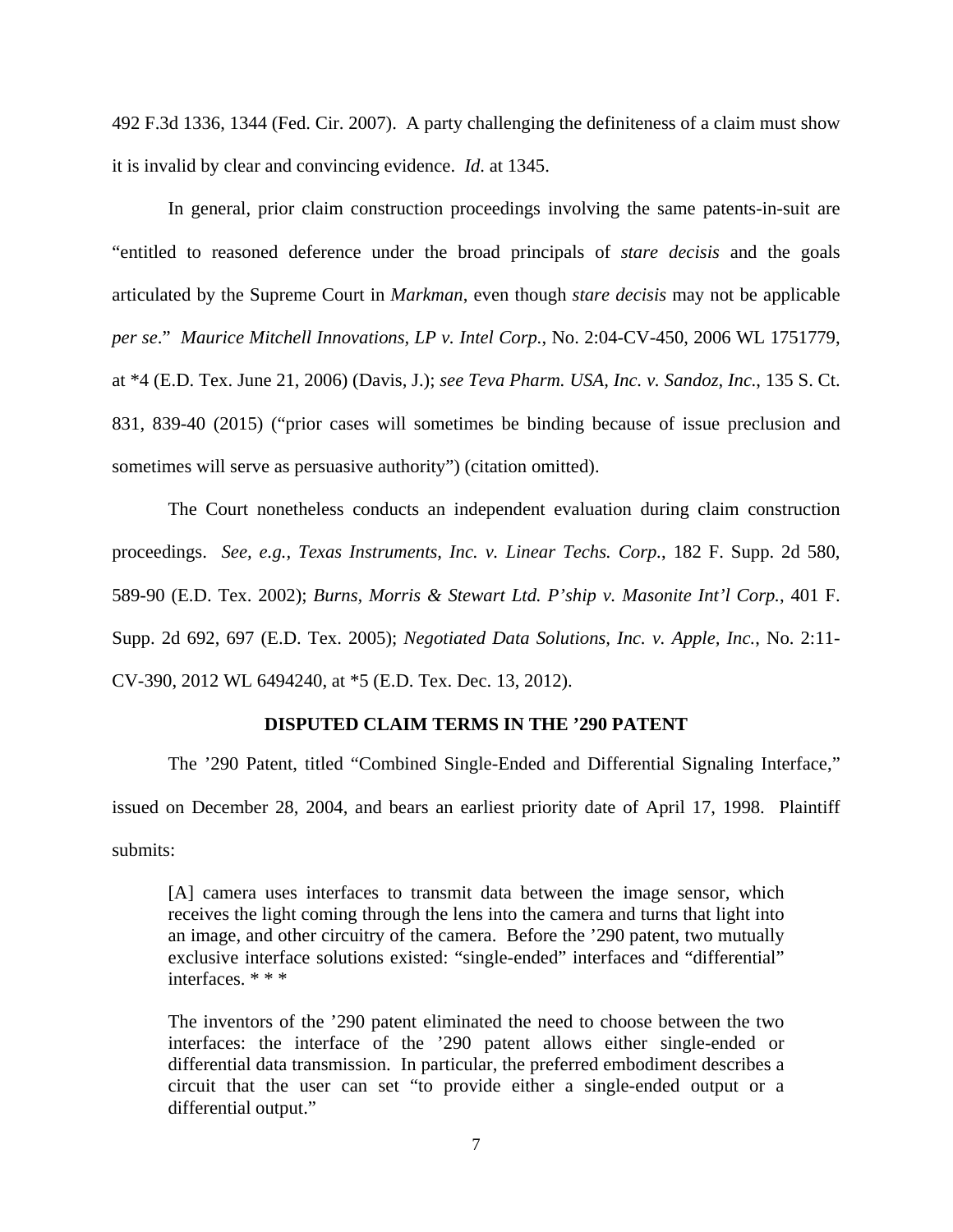Opening (Dkt. #87) at 2-3 (footnotes omitted).

The Abstract of the '290 Patent states:

A data interface for CMOS imagers is disclosed that can be either a single-ended interface or a differential interface. The single-ended interface provides compatibility with many existing external devices. Further providing a differential interface allows a lower noise and a lower power interface for external devices that can support a differential signal. The combined single-ended and differential signal interface does not increase the number of pins required for a single-ended only interface. The data transfer width is set to the word width, which allows a fixed timing relationship between the clock edge and data transfer in both single-ended and differential modes. In single-ended mode, the data is transferred once per clock, but in the differential mode, the data is transferred twice per clock, once on each clock edge. This fixed timing relationship eliminates the need for and cost of explicit bit synchronization.

The parties have agreed that, in the '290 Patent, "differential interface" means "an

interface that uses two lines to communicate a signal." Prehearing Statement (Dkt. #86) at 2.

| 1. "single-ended interface" |  |  |  |
|-----------------------------|--|--|--|
|-----------------------------|--|--|--|

 $\overline{a}$ 

| <b>Plaintiff's Proposed Construction</b> |                                                                                   |  |  |  |  |                                     | <b>Defendants' Proposed Construction</b> |                       |  |  |  |  |
|------------------------------------------|-----------------------------------------------------------------------------------|--|--|--|--|-------------------------------------|------------------------------------------|-----------------------|--|--|--|--|
|                                          | "an interface that uses a single line to "an interface that uses a single line to |  |  |  |  |                                     |                                          |                       |  |  |  |  |
| communicate a signal"                    |                                                                                   |  |  |  |  | communicate a signal with a voltage |                                          |                       |  |  |  |  |
|                                          |                                                                                   |  |  |  |  |                                     |                                          | referenced to ground" |  |  |  |  |

Opening (Dkt. #87) at 7; Response (Dkt. #91) at 4. The parties submit that this term appears in

Claims 1 and 10. *See* Prehearing Statement (Dkt. #86), Ex. B at 1.

 Plaintiff argued that Defendants' proposed construction "reads limitations from the specification into the claims and attempts to limit the claims to the patent's disclosed embodiments." Opening (Dkt. #87) at 6.

<sup>&</sup>lt;sup>1</sup> Plaintiff previously proposed "an interface that uses a single line to *transmit* a signal." Prehearing Statement (Dkt. #86), Ex. B at 1 (emphasis added). Plaintiff has explained that "[o]n reviewing the issue further, [Plaintiff] is amenable to the use of 'communicate' in this construction." Opening (Dkt. #87) at 6 n.28.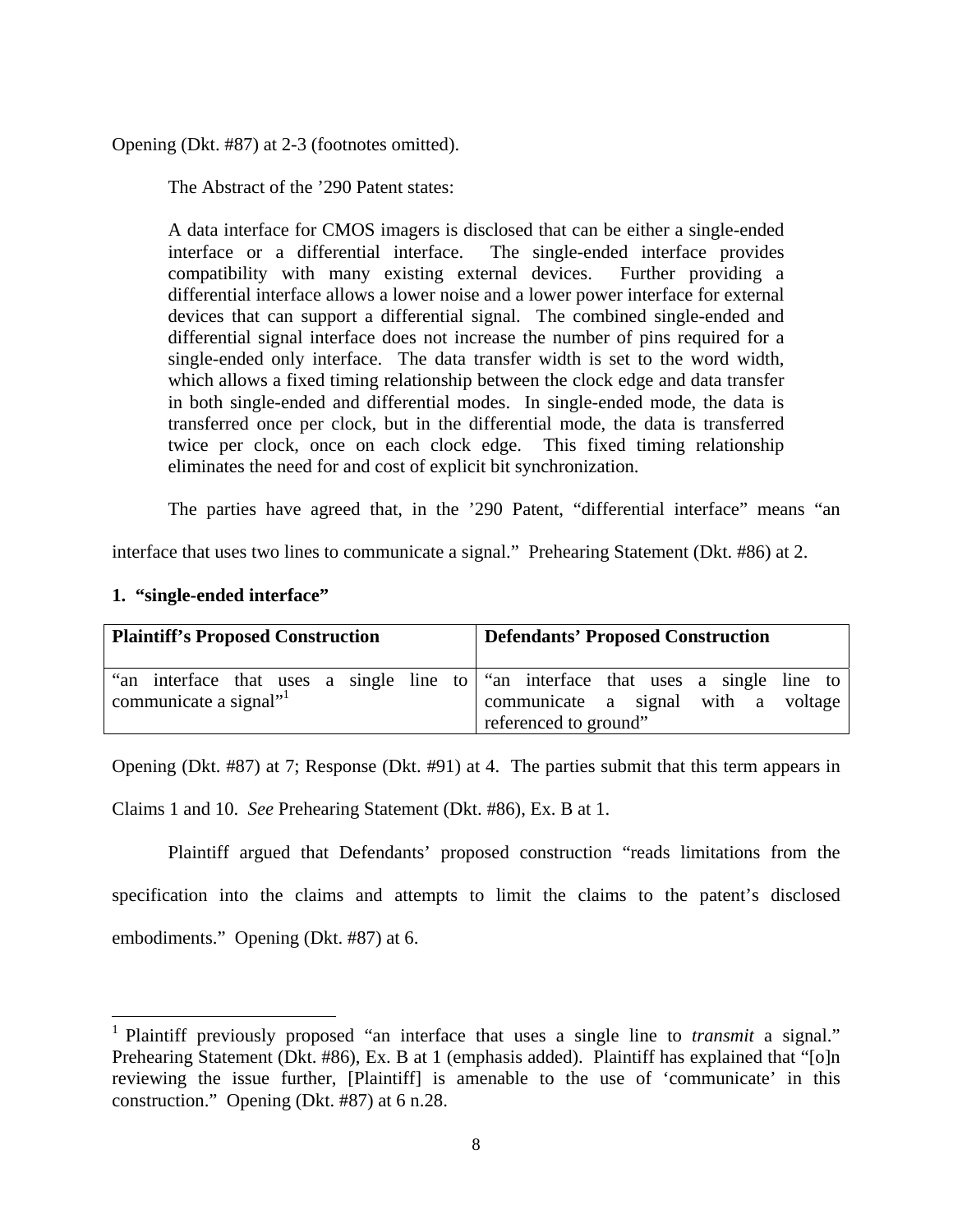Defendants responded that although "[t]he parties agree that a single-ended interface is an interface that communicates a signal using a single line," Plaintiff fails to acknowledge that "the signal is referenced to ground." Response (Dkt. #91) at 4. Defendants submitted that "[Plaintiff] does not point to any evidence establishing that grounding is unnecessary for a single-ended interface," and "the intrinsic and extrinsic evidence are consistent and confirm that 'single-ended interface' is a technical term of art that requires a single line with a voltage referenced to ground." *Id.* at 5.

 Plaintiff replied that as to the embodiments of Figures 2 and 5, cited by Defendants, "the patent explicitly states that these embodiments are not limiting." Reply (Dkt. #96) at 2. Plaintiff also argued that "the dictionaries on which [Defendants] rel[y] do not represent the only meaning of a single-ended interface." *Id.* at 3.

 In sur-reply, Defendants submit: "While [Defendants] believe[] that its construction is technically more accurate, [Defendants] do[] not believe there are any issues in the litigation that will turn on whether the Court adopts [Defendants'] construction or [Plaintiff's]. Accordingly, to narrow the issues for the Court, [Defendants] will agree to [Plaintiff's] construction." Sur-Reply (Dkt. #98) at 1. At the June 10, 2015 hearing, the parties confirmed that this term is no longer in dispute.

 Thus, as now agreed upon by the parties, the Court hereby construes **"single-ended interface"** to mean **"an interface that uses a single line to communicate a signal."**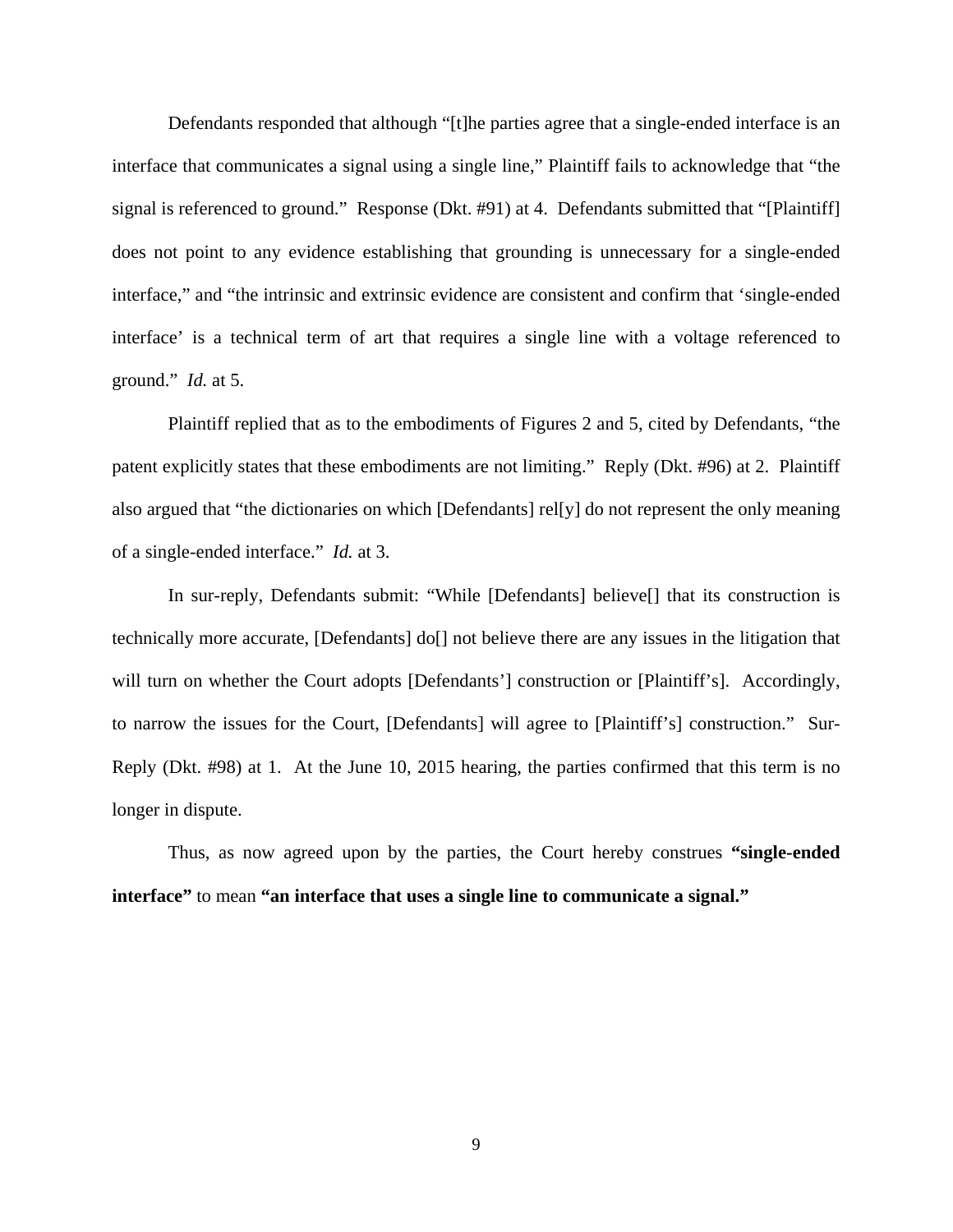**2. "wherein an output of the data interface circuit is selectable between a single-ended interface output and a differential interface output"** 

| <b>Plaintiff's Proposed Construction</b>                                              | <b>Defendants' Proposed Construction</b>                                                                                                        |
|---------------------------------------------------------------------------------------|-------------------------------------------------------------------------------------------------------------------------------------------------|
| No construction necessary<br>Alternatively:                                           | "wherein either the single-ended interface"<br>or the differential interface can be selected<br>to output data from the data interface circuit" |
| "a single-ended interface output or a<br>differential interface output can be chosen" |                                                                                                                                                 |

Opening (Dkt. #87) at 8; Response (Dkt. #91) at 5. The parties submit that this term appears in Claims 1 and 10. *See* Prehearing Statement (Dkt. #86), Ex. B at 2.

### **a. The Parties' Positions**

 Plaintiff submits that "single-ended interface" is being addressed separately (above), that the parties have agreed upon a construction for "differential interface" (as noted above), that "there is no dispute over the meaning of the common word 'selectable,'" and that the remaining words are readily understandable. Opening (Dkt. #87) at 7. Plaintiff concludes that no construction is necessary. *Id.* Alternatively, Plaintiff submits that whereas its proposed construction is consistent with the claim language and the specification, Defendants' proposal errs by "requir[ing] that an 'interface' be selected, instead of the 'output' of the interface." *Id.* at 8.

 Defendants respond that construction is necessary to clarify that the "output" terms refer to data. Response (Dkt. #91) at 5-6. Defendants also argue that Plaintiff's proposal fails to give meaning to the phrase "an output of the data interface circuit." *Id.* at 7. Defendants also urge that "the specification makes clear that the only selection that occurs is the selection of which interface (single-ended or differential) is used to output the data from the data interface circuit."

*Id.*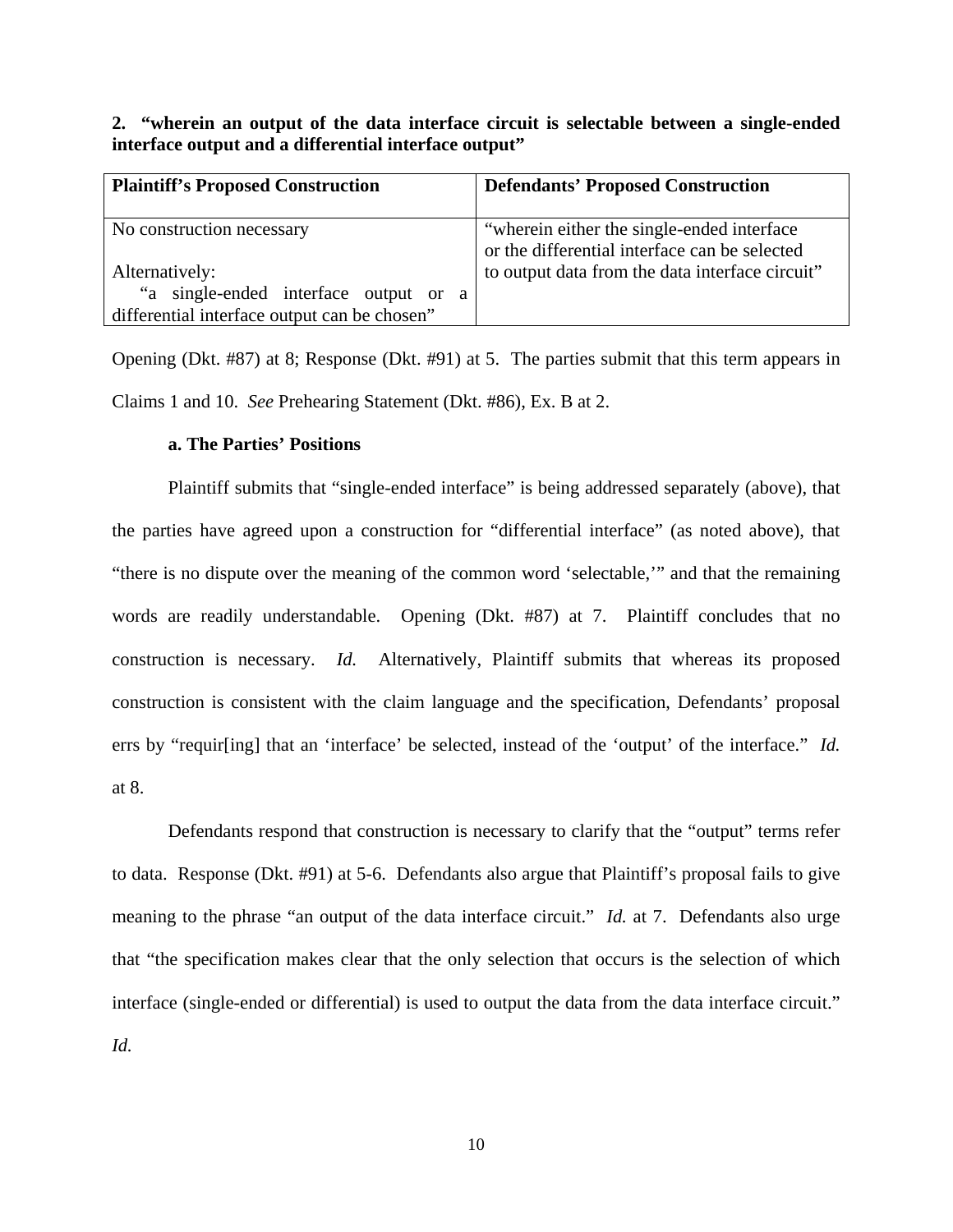Plaintiff replies that Defendants' proposal "is based on a preferred embodiment of the patent appearing in Figure 5," which should not be limiting. Reply (Dkt. #96) at 3. Plaintiff also argues that its proposed construction "fully captures the limitation 'output of the data interface circuit' by providing that one of the two claimed outputs can be chosen." *Id.* at 4.

 In sur-reply, Defendants argue that Plaintiff improperly reads the word "output" out of context. Sur-Reply (Dkt. #98) at 1. Defendants submit that "[Plaintiff] does not address [Defendants'] showing that the *only* way to get a single-ended interface output is to select the single-ended interface and the only way to get a differential output is to select the differential interface." *Id.* at 2.

#### **b. Analysis**

The specification discloses:

[T]he basic principles of the present invention have been defined herein specifically to provide an interface circuit for providing a *selectable single-ended and differential signal output* from a CMOS image sensor to an external digital signal processor.

*The present invention is a data interface that can be either a single-ended interface or a differential interface.* A preferred embodiment of the present invention will now be described with reference to FIG. 5. The circuit 100 of FIG. 5 is *selectable to provide either a single-ended output or a differential output*. If a single-ended output is desired, the ENSE signal is enabled, and if a differential output is desired, the ENDF signal is enabled. Since only one mode can be selected at a time, the ENSE and ENDF signals are complementary. Thus, a single register bit for selecting the type of output may be used.

'290 Patent at 3:65-4:13 (emphasis added).

 Because the disputed term itself (as well as the specification, as quoted above) refers to selecting an output, the Court hereby expressly rejects Defendants' proposal of referring to selection of an interface. Finally, the parties appear to agree that the constituent term "output"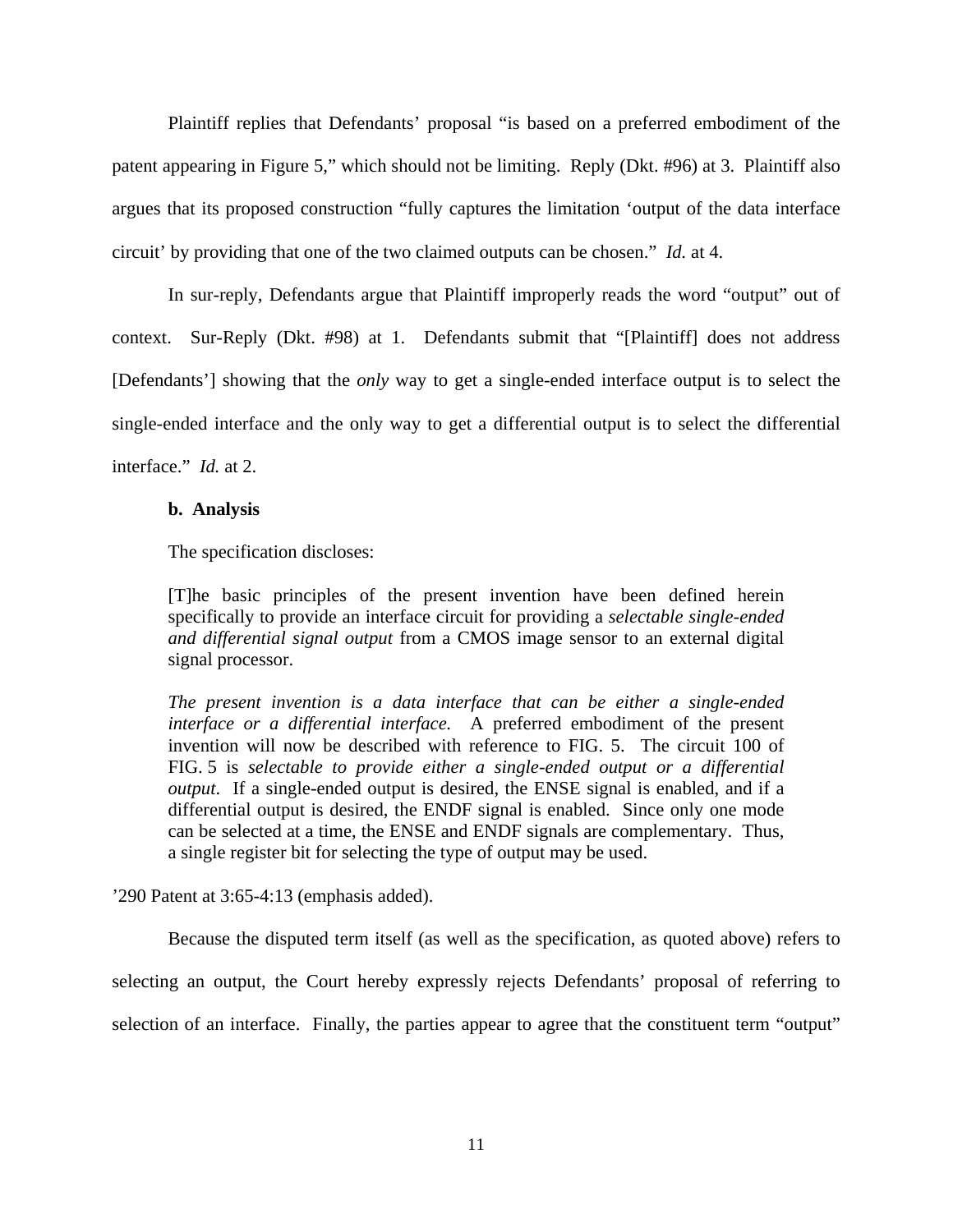refers to data rather than to, for example, a connector pin or a wire, so no clarification is necessary in that regard.

 No further construction is necessary. *See U.S. Surgical*, 103 F.3d at 1568 ("Claim construction is a matter of resolution of disputed meanings and technical scope, to clarify and when necessary to explain what the patentee covered by the claims, for use in the determination of infringement. It is not an obligatory exercise in redundancy."); *see also O2 Micro*, 521 F.3d at 1362 ("[D]istrict courts are not (and should not be) required to construe every limitation present in a patent's asserted claims."); *Finjan, Inc. v. Secure Computing Corp.*, 626 F.3d 1197, 1207 (Fed. Cir. 2010) ("Unlike *O2 Micro*, where the court failed to resolve the parties' quarrel, the district court rejected Defendants' construction.").

 The Court therefore hereby construes **"wherein an output of the data interface circuit is selectable between a single-ended interface output and a differential interface output"** to have its **plain meaning**.

# **3. "the sensor having a data interface circuit"**

| <b>Plaintiff's Proposed Construction</b>                                  | <b>Defendants' Proposed Construction</b>                                    |
|---------------------------------------------------------------------------|-----------------------------------------------------------------------------|
| No construction necessary                                                 | "the CMOS image sensor including a circuit<br>that communicates image data" |
| Alternatively:<br>"the CMOS image sensor has a data<br>interface circuit" |                                                                             |

Opening (Dkt. #87) at 9; Response (Dkt. #91) at 8. The parties submit that this term appears in Claim 10. *See* Prehearing Statement (Dkt. #86), Ex. B at 1.

## **a. The Parties' Positions**

 Plaintiff argues that no construction is necessary because "[t]he plain language of the claims states that 'sensor' refers to the CMOS image sensor recited by the claim," and "[t]here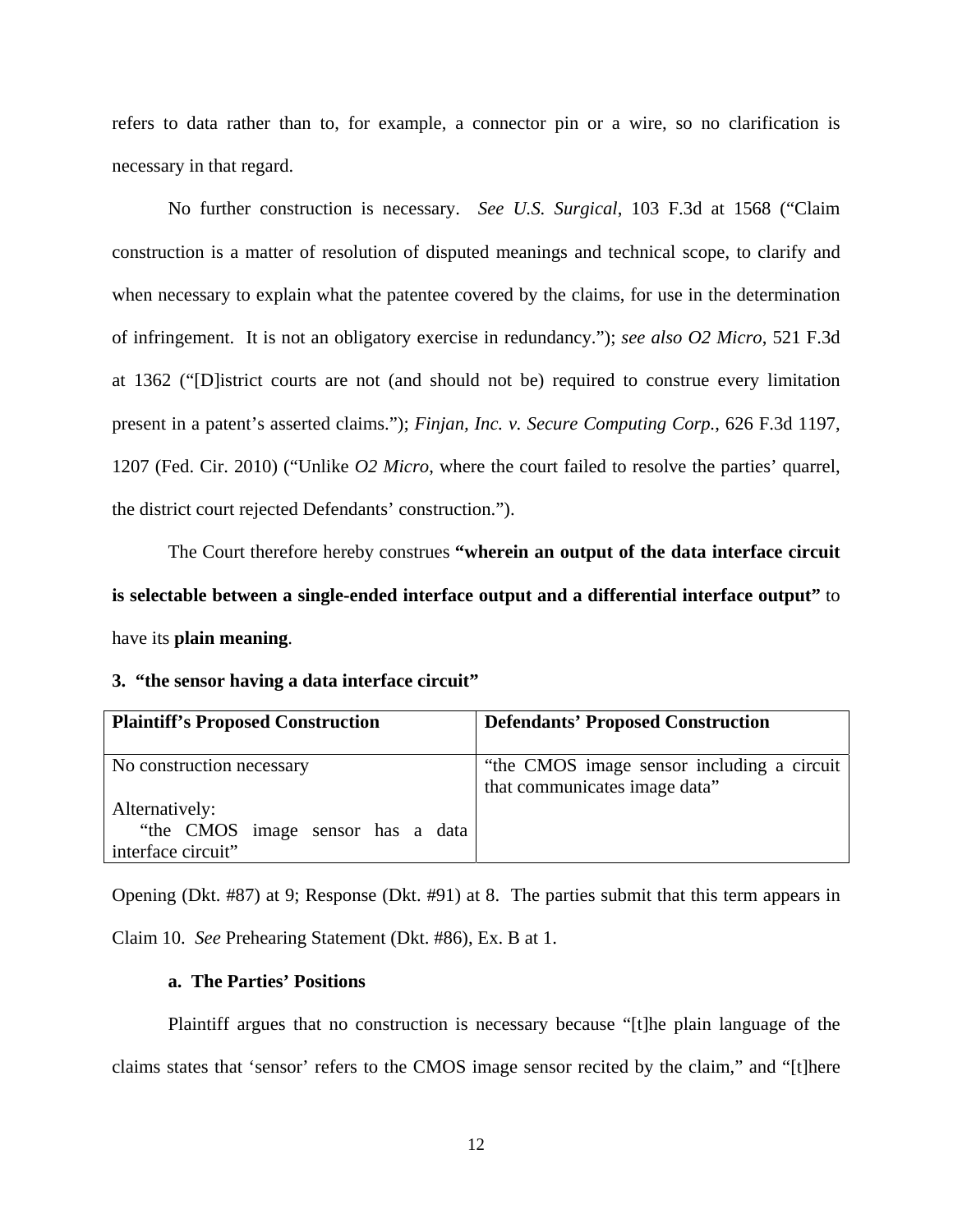also can be no reasonable dispute that the words 'having,' 'data,' 'interface,' and 'circuit' are readily understood words that require no special construction." Opening (Dkt. #87) at 8. Plaintiff urges that "[t]he intrinsic record ... does not contain an express definition or a disclaimer that would limit the claims" so as to require a sensor that communicates "image data," as Defendants have proposed. *Id.* at 8-9.

 Defendants respond that "[t]he express language of the claim (and common sense) establishes that the data being communicated from the 'CMOS image sensor' to the 'image processor' must be image data." Response (Dkt. #91) at 8. "Notably," Defendants submit, "the '290 patent does not disclose or suggest any other type of data being communicated to the image processor through the data interface circuit." *Id.* at 9.

Plaintiff replies that "[o]nce again . . . [Defendants] rel[y] on exemplary embodiments" in the absence of any "words of manifest exclusion or restriction." Reply (Dkt. #96) at 5. Plaintiff also argues that "[t]he claims state that 'signals'—not 'image data'—are communicated. Similarly, the specification provides that an image processor receives 'signals' output by a data interface circuit, without limiting those signals to any particular type of signal or data." *Id.* at 5-6. Plaintiff explains that "the patent does not prevent the image sensor and image processor from communicating information other than image data . . . ." *Id.* at 6.

 In sur-reply, Defendants argue that it is well-established that a claim can be drafted to cover only a particular disclosed embodiment. Sur-Reply (Dkt. #98) at 2. Defendants submit that "[t]he applicants chose to draft Claim 10 narrowly to cover only an 'imaging apparatus' and a data interface that connects an imaging sensor to a[n] imaging processor." *Id.* at 3. Defendants conclude that "the[] signals that are output from the data interface circuit are image data." *Id.*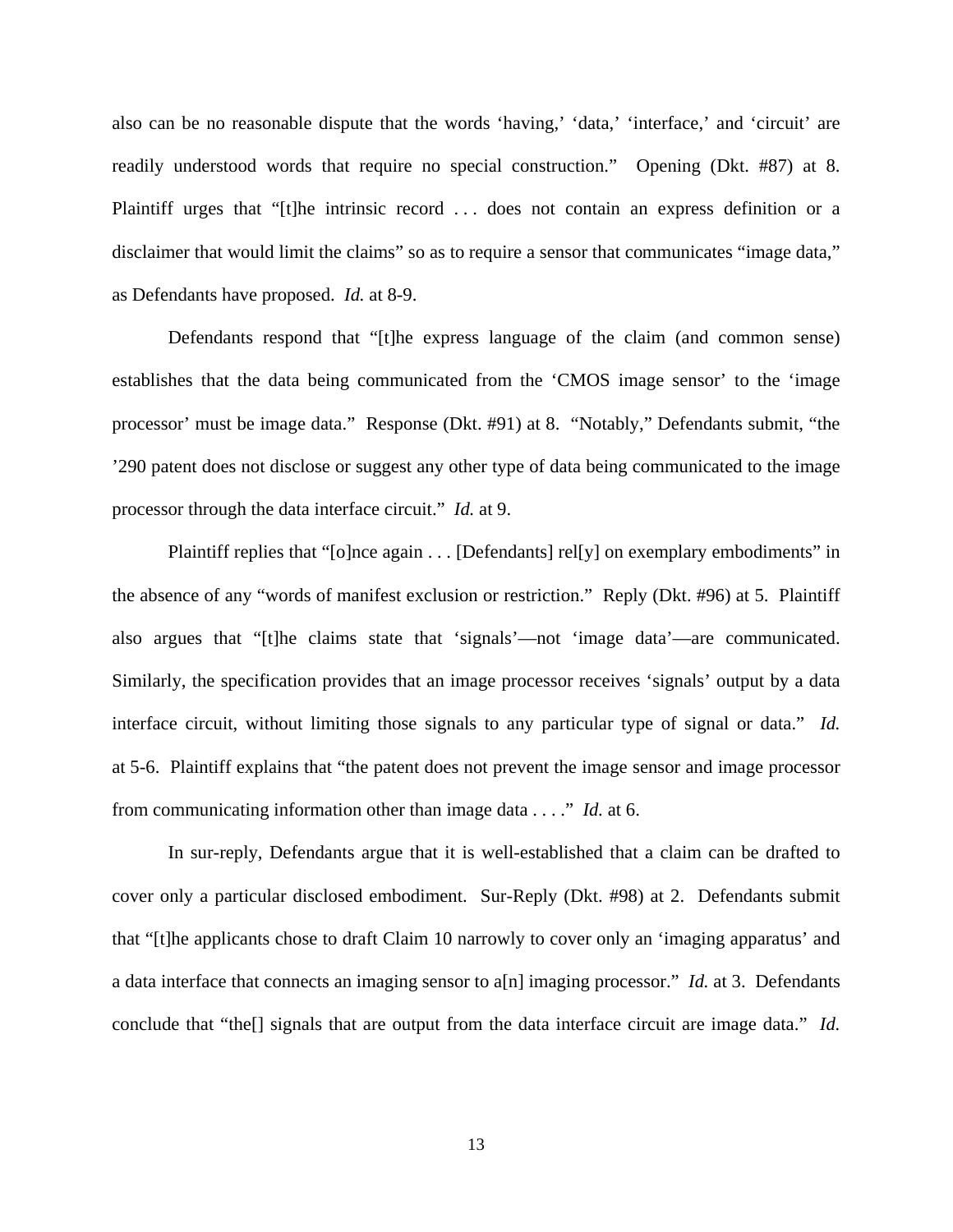At the June 10, 2015 hearing, Defendants confirmed that their position is that the data interface

circuit communicates *only* image data.

# **b. Analysis**

Claim 10 of the '290 Patent recites (emphasis added):

10. A CMOS imaging apparatus comprising:

 a CMOS image sensor, *the sensor having a data interface circuit* comprising:

- a first single-ended interface connected to a first signal output line;
- a second single-ended interface connected to a second signal output line; and
- a differential interface having a normal signal output connected to the first output line and a complementary signal output connected to the second signal output line;
- wherein an output of the data interface circuit is selectable between a single-ended interface output and a differential interface output; and
- an image processor connected to the CMOS image sensor to *receive the signals output by the data interface circuit*.

The Description of Related Art states:

One of the advantages of CMOS image sensors (CMOS imagers) over CCD imagers is that the CMOS imager chip can include digital signal processing circuitry. In practice, the signal processing is more often performed on a companion chip, in order to provide greater application flexibility. However, CMOS imagers often have integrated analog to digital converters to convert the analog signal to a digital bit stream that can be processed by the companion chip. *The digitized information then must be transferred to companion chip or other external devices for picture storage, processing, or transmission.* A single-ended interface is the most common and simplest implementation for data transfer. An example of a single-ended interface is shown in FIG. 1. A driver circuit 2 in the CMOS imager 1 outputs a signal to the companion processing chip 3. A receiver 4 receives and amplifies the signal for further processing. FIG. 2 is a schematic of one possible CMOS implementation of the above-described singleended interface.

\* \* \*

FIG. 4 illustrates CMOS video imaging sensing circuitry according to the preferred embodiment disclosed in co-pending U.S. application Ser. No[.] 09/062,343. This circuitry includes a CMOS image sensor chip 50 and an image processor chip 52. The CMOS image sensor chip 50 typically includes a number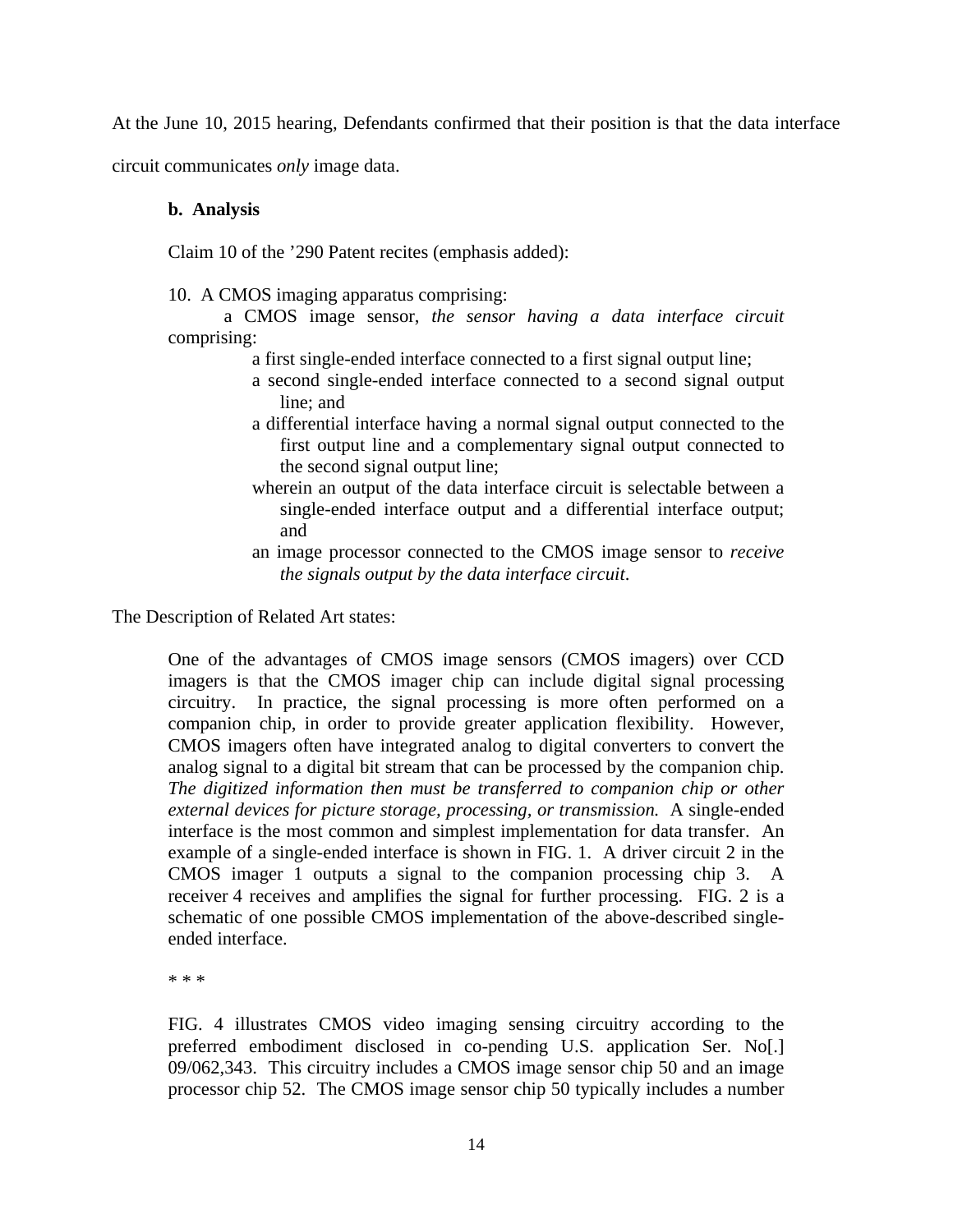of light responsive CMOS pixel sensors which develop analog signals representative of an image. These analog signals are then A to D converted by the ADC circuit to form digital signals  $D_{n0}$ ,  $D_{n1}$ ...  $D_{n0}$ . The image processor chip 52 includes a data processor 53 which performs various manipulations of the image data such as compression and color processing. The processor 53 may be software driven or a hardware embodiment.

As may be seen, the circuit of FIG. 4 employs a plurality of LVDS [(low voltage differential signaling)] circuits 11. Each circuit 11 includes a respective driver 54 and a respective receiver 56. Each driver 54 receives a respective input signal  $Din_0$ ,  $Din_1$ ...  $Din_n$ , which are digital logic levels of, for example, 3.3 volts for logic "1" and zero volts for logic "0". Changes in state in these signals are transmitted over the differential lines to the respective receivers 56. Each receiver 56 generates a respective output signal  $Dout_0$ ,  $Dout_1$ , ...  $Dout_n$ , which are at the several hundred milli-volt level.

'290 Patent at 1:16-35 & 2:14-37 (emphasis added); *see id.* at Fig. 4; *see also id.* at 3:22-37

("The present invention is a *data interface for CMOS imagers* that can be either a single-ended interface or a differential interface.") (emphasis added); *id.* at 3:60-4:21.

 Also, a parent patent application refers to image data communicated from a CMOS sensor to an image processor. *See* Response (Dkt. #91), Ex. D, United States Patent Application No. 09/062,343 at 2 ("It is still another object of the invention to provide for faster, more efficient *pixel data transmission* in CMOS imaging apparatus.") (emphasis added); *see also id.* at 3 & 7.

 Defendants have cited authority holding that "[t]he claims of the patent must be read in light of the specification's consistent emphasis on [a] fundamental feature of the invention." *Praxair, Inc. v. ATMI, Inc.*, 543 F.3d 1306, 1324 (Fed. Cir. 2008).

 On balance, however, none of the evidence cited by Defendants demonstrates that the data interface circuit is limited to communicating only image data. Also of note, above-quoted Claim 10 recites (emphasis added): "an image processor connected to the CMOS image sensor to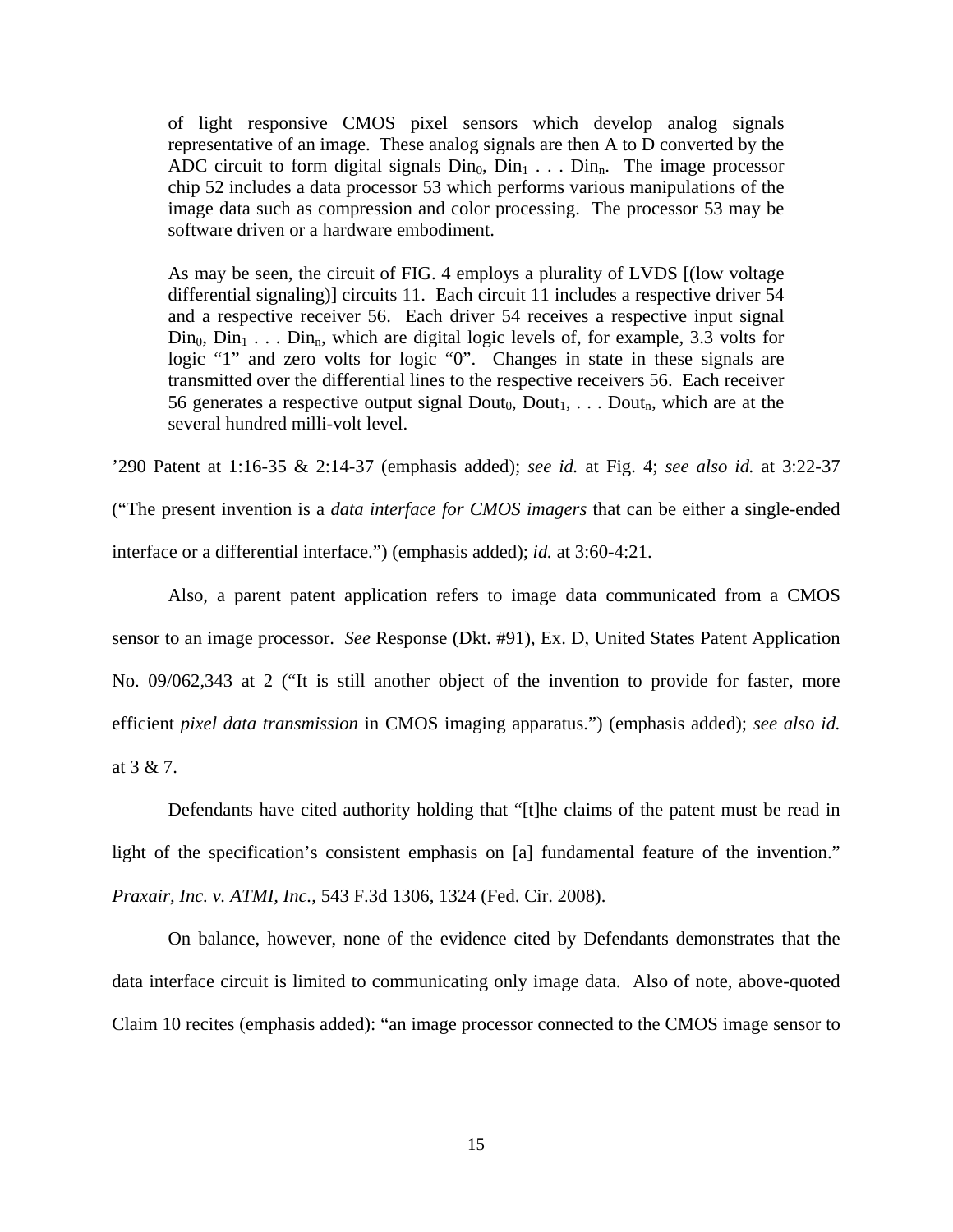receive the *signals* output by the data interface circuit." The Court therefore hereby expressly rejects Defendants' argument that the data interface circuit must communicate *only* image data.

 Nonetheless, the above-discussed evidence cited by Defendants adequately demonstrates that the "data interface circuit" must *at least* communicate image data signals. At the June 10, 2015 hearing, Plaintiff acknowledged that image data must be at least part of what the data interface circuit communicates.

 The Court accordingly hereby construes **"the sensor having a data interface circuit"** to mean **"the CMOS image sensor has a circuit that communicates image data signals,"** with the above-discussed understanding that the data interface circuit need not be restricted to communicating *only* image data.

**4. "an image processor connected to the CMOS image sensor to receive the signals output by the data interface circuit"** 

| <b>Plaintiff's Proposed Construction</b> | <b>Defendants' Proposed Construction</b>                                                  |
|------------------------------------------|-------------------------------------------------------------------------------------------|
| No construction necessary                | a processor connected to the CMOS image<br>sensor for processing image data received from |
|                                          | the single-ended and the differential interfaces"                                         |

Opening (Dkt. #87) at 10; Response (Dkt. #91) at 10. The parties submit that this term appears in Claim 10. *See* Prehearing Statement (Dkt. #86), Ex. B at 3.

# **a. The Parties' Positions**

 Plaintiff argues that "there can be no reasonable dispute that the words making up the phrase are readily understandable and thus require no special construction." Opening (Dkt. #87) at 9. Plaintiff urges that "[t]he intrinsic record . . . does not contain an express definition or a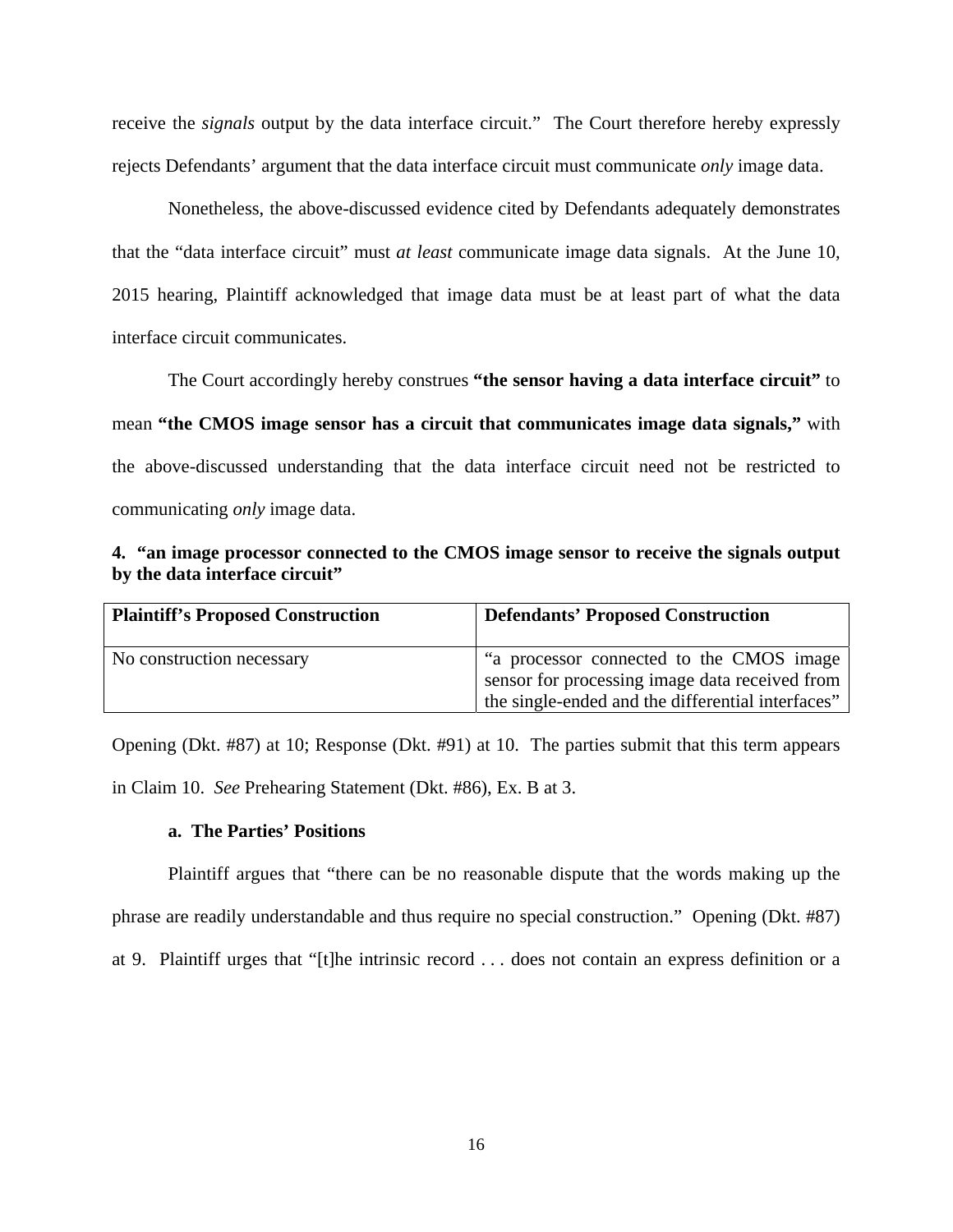disclaimer that would limit the claims" so as to limit the "image processor" to being a "digital signal processor," as Defendants have proposed. *Id.*<sup>2</sup>

 Defendants respond that "the claim language establishes that the image processor must be a hardware component" and "*image* processors, by definition, must process *image* data." Response (Dkt. #91) at 11.

 Plaintiff's reply and Defendants' sur-reply address this term together with the term "the sensor having a data interface circuit," which is discussed above. *See* Reply (Dkt. #96) at 4-6; Sur-Reply (Dkt. #98) at 2-3.

 At the June 10, 2015 hearing, Defendants emphasized that unlike Claim 1, Claim 10 specifically recites a CMOS image sensor. Defendants reiterated that an "image processor" must be a specialized processor for processing image data.

### **b. Analysis**

<u>.</u>

 The Background of the Invention refers to an "image processor chip 52" that "includes a data processor 53 which performs various manipulations of the image data such as compression and color processing. The processor 53 may be software driven or a hardware embodiment." '290 Patent at 2:14-26; *see id.* at 1:16-34 ("CMOS imagers often have integrated analog to digital converters to convert the analog signal to a digital bit stream that can be processed by the companion chip. The digitized information then must be transferred to companion chip or other external devices for picture storage, processing, or transmission.").

 $2$  "[Defendants] initially proposed that an image processor is limited to a digital signal processor ('DSP'). While [Defendants] believe[] that the intrinsic evidence limits image processors to just DSPs, [Defendants] do<sup>[]</sup> not believe there are any issues in the case which will turn on whether the image processor is a generic processor or a DSP. For that reason and to narrow the issues for the Court, [Defendants] agree[] with [Plaintiff] that an image processor is not limited to a DSP." Response (Dkt. #91) at 10 n.5.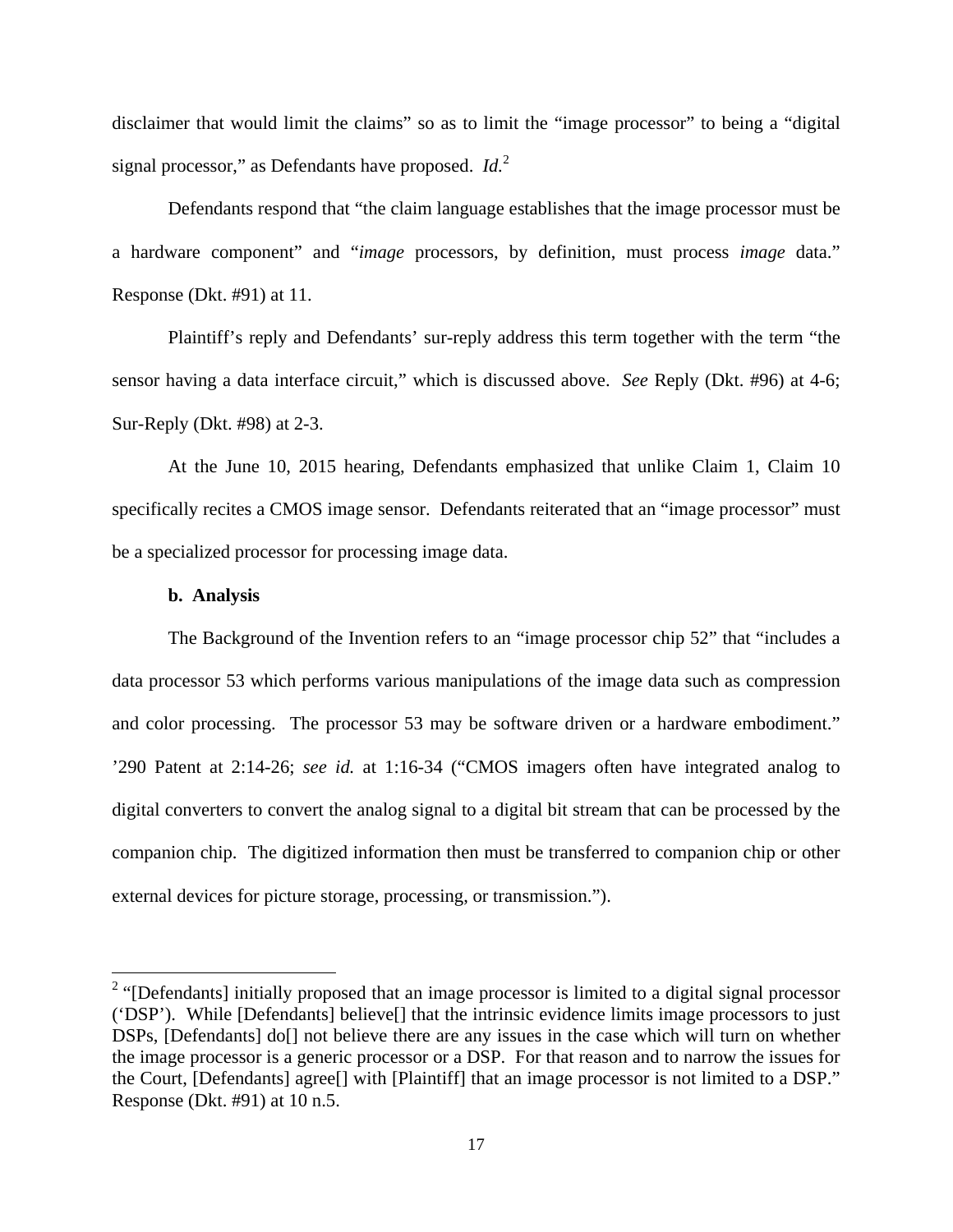As to extrinsic evidence, Defendants have cited dictionaries that define "image processing" as meaning "Techniques for filtering, storing and retrieving images" (Response (Dkt. #91), Ex. E, *Larousse Dictionary of Science and Technology* 556 (1995)) and "The manipulation of images by computer" (*id.*, Ex. I, *The New IEEE Standard Dictionary of Electrical and Electronics Terms* 618 (5th ed. 1993)).

 For substantially the same reasons set forth above as to the term "the sensor having a data interface circuit," the Court concludes that although an "image processor" might perhaps process signals *in addition to* image data signals, an "image processor" must *at least* process image data signals. But to whatever extent Defendants maintain that an "image processor" must be a distinct hardware component, the Court hereby expressly rejects any such interpretation. Nonetheless, at the June 10, 2015 hearing, the parties confirmed their mutual understanding that even in a software implementation, there must be some underlying hardware. Finally, to whatever extent Defendants are arguing that the "image processor" limitation cannot be met by an appropriately configured general-purpose processor, the Court hereby expressly rejects any such argument as lacking adequate support.

 The Court therefore hereby construes **"an image processor connected to the CMOS image sensor to receive the signals output by the data interface circuit"** to mean "a **processor connected to the CMOS image sensor for processing image data received from the single-ended and the differential interfaces."**

#### **DISPUTED CLAIM TERMS IN THE '029 PATENT**

 The '029 Patent, titled "Strobe Lighting System for Digital Images," issued on August 15, 2006, and bears an earliest priority date of March 24, 2000. Plaintiff submits:

If a camera is used in a dark location, the captured photograph might appear too dark, or underexposed. A camera can compensate for the lack of light by using a flash. \* \* \*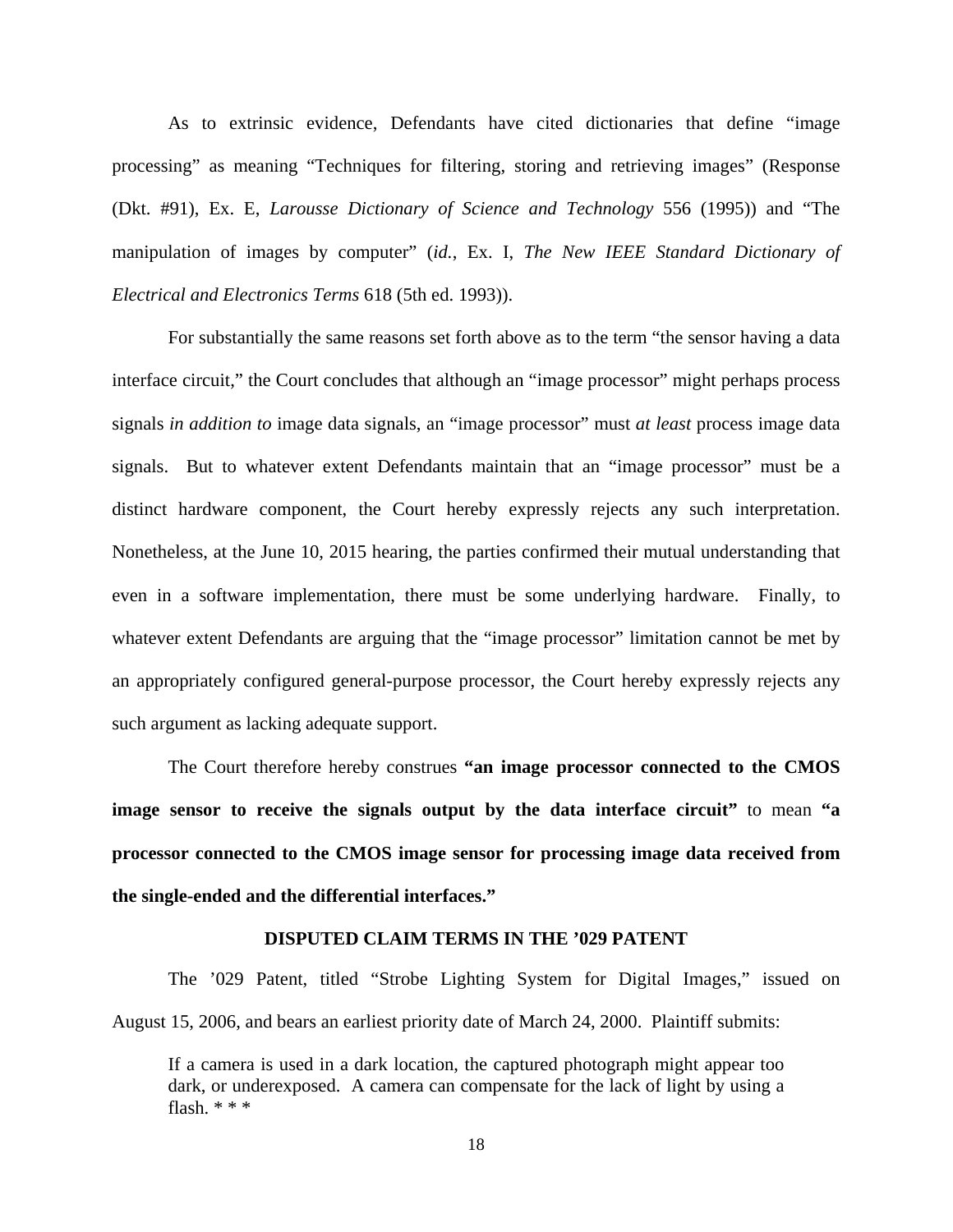"[P]reparatory light" is used to illuminate the scene and capture one or more "preparatory images." The camera measures the characteristics of these preparatory images, and determines how much light the flash, or supplemental strobe, should emit during actual capture of the picture. This results in a correctly exposed image that that [*sic*] is neither too bright nor too dark.

Opening (Dkt. #87) at 3-4. The Abstract of the '029 Patent states:

An image sensor acquires a preparatory image that is lighted for a predetermined preparatory duration by a strobe. The preparatory image data corresponding to the preparatory image from the image sensor is processed and an average preparatory image luminance is determined based on the preparatory image data and weighting at least a subset of the preparatory image data. A supplemental strobe duration is generated based on the average preparatory image luminance and luminance weightings. The electronic image sensor may be activated to acquire an image with supplemental light provided by the supplemental strobe duration.

### **1. "preparatory light for a predetermined preparatory duration"**

| <b>Plaintiff's Proposed Construction</b>    | <b>Defendants' Proposed Construction</b> |                             |  |  |
|---------------------------------------------|------------------------------------------|-----------------------------|--|--|
| No construction necessary                   | "preliminary"<br>duration"               | strobe activation for a set |  |  |
| Alternatively:                              |                                          |                             |  |  |
| "preparatory light emitted for an amount of |                                          |                             |  |  |
| time that is determined before emitting the |                                          |                             |  |  |
| light"                                      |                                          |                             |  |  |

Opening (Dkt. #87) at 12; Response (Dkt. #91) at 12. The parties submit that this term appears

in Claims 1, 7, and 14. *See* Prehearing Statement (Dkt. #86), Ex. C at 1.

### **a. The Parties' Positions**

 Plaintiff argues that no construction is necessary because this term is "comprised of nontechnical terms whose meanings are readily apparent." Opening (Dkt. #87) at 10. Plaintiff submits that Defendants' proposal of the word "set" implies a fixed duration, which Plaintiff argues is an unwarranted limitation. *Id.* at 11-12.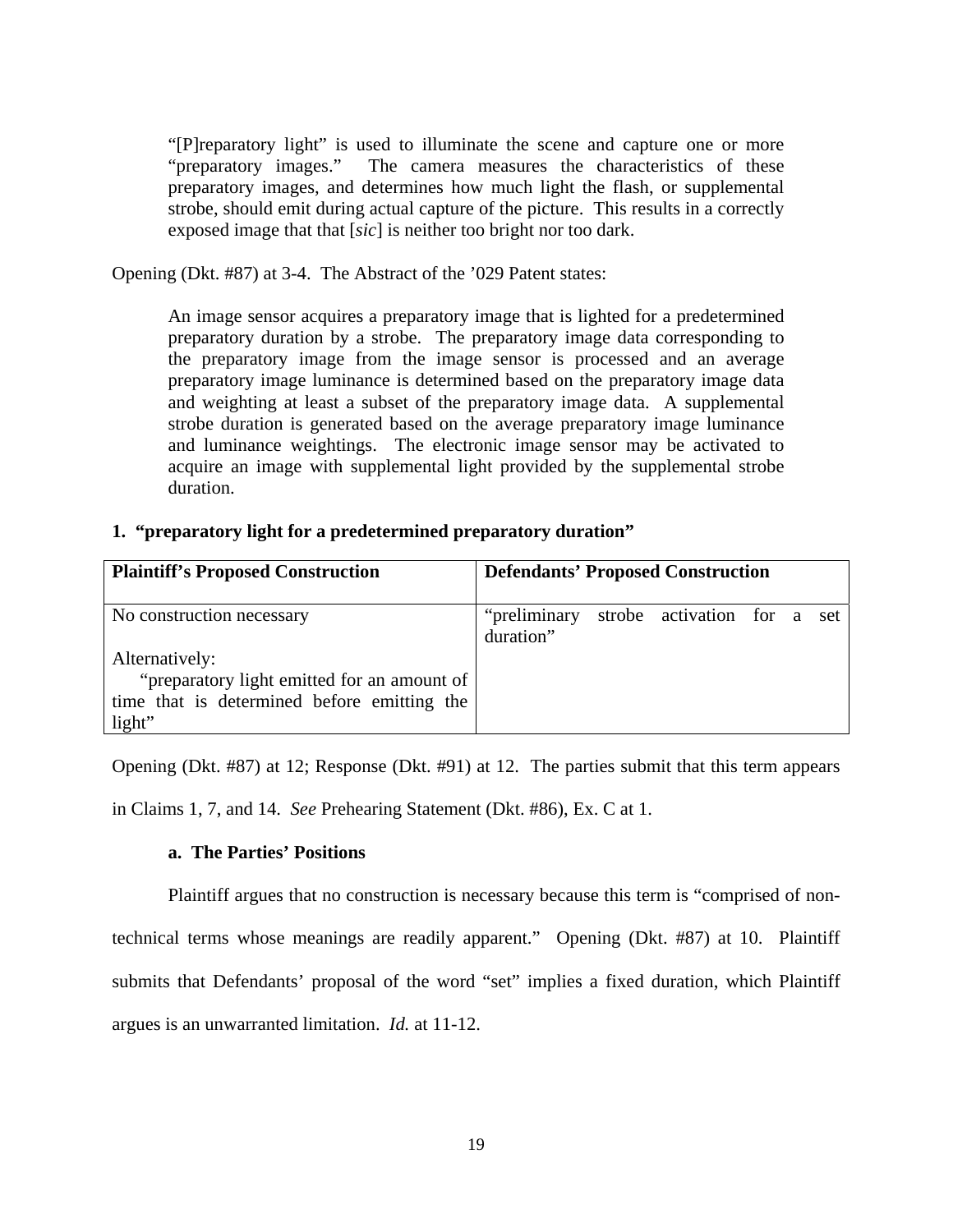Defendants respond that "the patent makes clear that the preparatory light is from a strobe." Response (Dkt. #91) at 13. Defendants also urge that, "as [Plaintiff] implicitly concedes in its Brief, the 'preparatory light' during the 'preparatory duration' is emitted as a *preliminary* step (as [Defendants'] construction requires), *before* determination of the supplemental strobe duration and the firing of the main flash." *Id.* at 13-14 (citing Opening (Dkt. #87) at 11-12).

 Plaintiff replies that neither the intrinsic evidence nor Defendants' extrinsic dictionary definition supports interpreting "predetermined" to mean "set" or "fixed." Reply (Dkt. #96) at 7.

 In sur-reply, Defendants highlight that the title of the '029 Patent refers to a "strobe," and Defendants note that Plaintiff in its briefing has described the preparatory light as a strobe. Sur-Reply (Dkt. #98) at 3. Defendants also argue that Plaintiff has not explained how the recited duration could be adjustable. *Id.* at 4.

#### **b. Analysis**

Claim 1 of the '029 Patent is representative and recites (emphasis added):

1. A method of adjusting image lighting, the method comprising: generating a *preparatory light for a predetermined preparatory duration*; capturing a preparatory image while generating the preparatory light, wherein the preparatory image is represented by preparatory image data;

 determining an average preparatory image luminance of the preparatory image based on the preparatory image data and weighting at least a subset of the preparatory image data;

 generating a supplemental strobe duration based on the average preparatory image luminance and luminance weightings; and

 generating a look-up table storing associated image strobe durations and power values including a preparatory image strobe duration and associated preparatory power value.

 The parties agree that a duration during which preparatory light is emitted is determined before emission of such light. *See* Response (Dkt. #91) at 14; *see also* '029 Patent at 9:54-10:3; *id.* at 7:5-9 ("In step 332 the activate strobe procedure 224 acquires a preparatory image while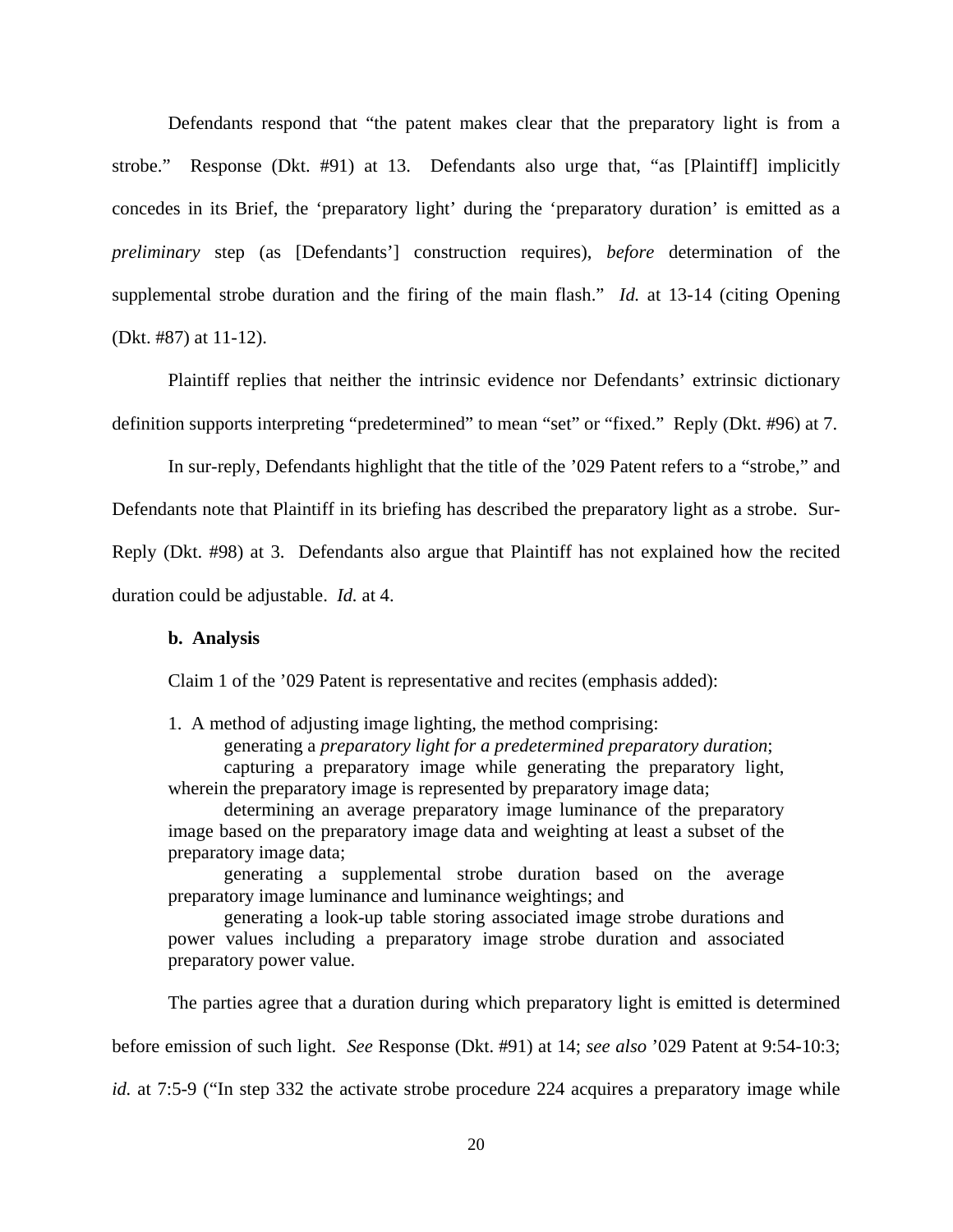generating preparatory light. To generate the preparatory light, the strobe is activated for a predetermined period of time, such as fifty microseconds.") (emphasis added).<sup>3</sup> The parties confirmed this mutual understanding at the June 10, 2015 hearing. Defendants also acknowledged at the June 10, 2015 hearing, however, that the predetermined preparatory duration need not be permanently fixed but rather could be different for a later photograph.

 Finally, Defendants have not adequately demonstrated that the "preparatory light" must be generated by a "strobe." The Abstract of the '029 Patent refers to a "preparatory image that is lighted . . . by a strobe." In some cases, statements in an Abstract can lend support to a construction. *See Netcraft Corp. v. eBay, Inc.*, 549 F.3d 1394, 1398-99 (Fed. Cir. 2008). On balance, however, use of a "strobe" is a feature of particular embodiments that should not be imported into the claims. *See* '029 Patent at 7:57-60 ("In step 354, the activate strobe procedure 224 generates preparatory light by activating the strobe for a predetermined preparatory duration."); *see also Constant*, 848 F.2d at 1571; *Phillips*, 415 F.3d at 1323.

 At the June 10, 2015 hearing, Defendants noted that Claim 1 itself recites a "supplemental *strobe*." If anything, however, this recital of a strobe in Claim 1 suggests that the term "preparatory light" can mean something other than a "strobe." *See, e.g., CAE Screenplates, Inc. v. Heinrich Fiedler GmbH & Co. KG*, 224 F.3d 1308, 1317 (Fed. Cir. 2000) ("we must presume that the use of . . . different terms in the claims connotes different meanings").

 The Court therefore hereby construes **"preparatory light for a predetermined preparatory duration"** to mean **"preparatory light emitted for an amount of time that is determined before emitting the light."**

 $\overline{a}$ 

 $3$  Also of note, Plaintiff has cited an extrinsic dictionary that defines "predetermined" as meaning "establish[ed] or decide[d] in advance" and "preparatory" as meaning "serving as or carrying out preparation for a task or undertaking." Opening (Dkt. #87), Ex. 5, *The New Oxford American Dictionary* 1342, 1346 (2001).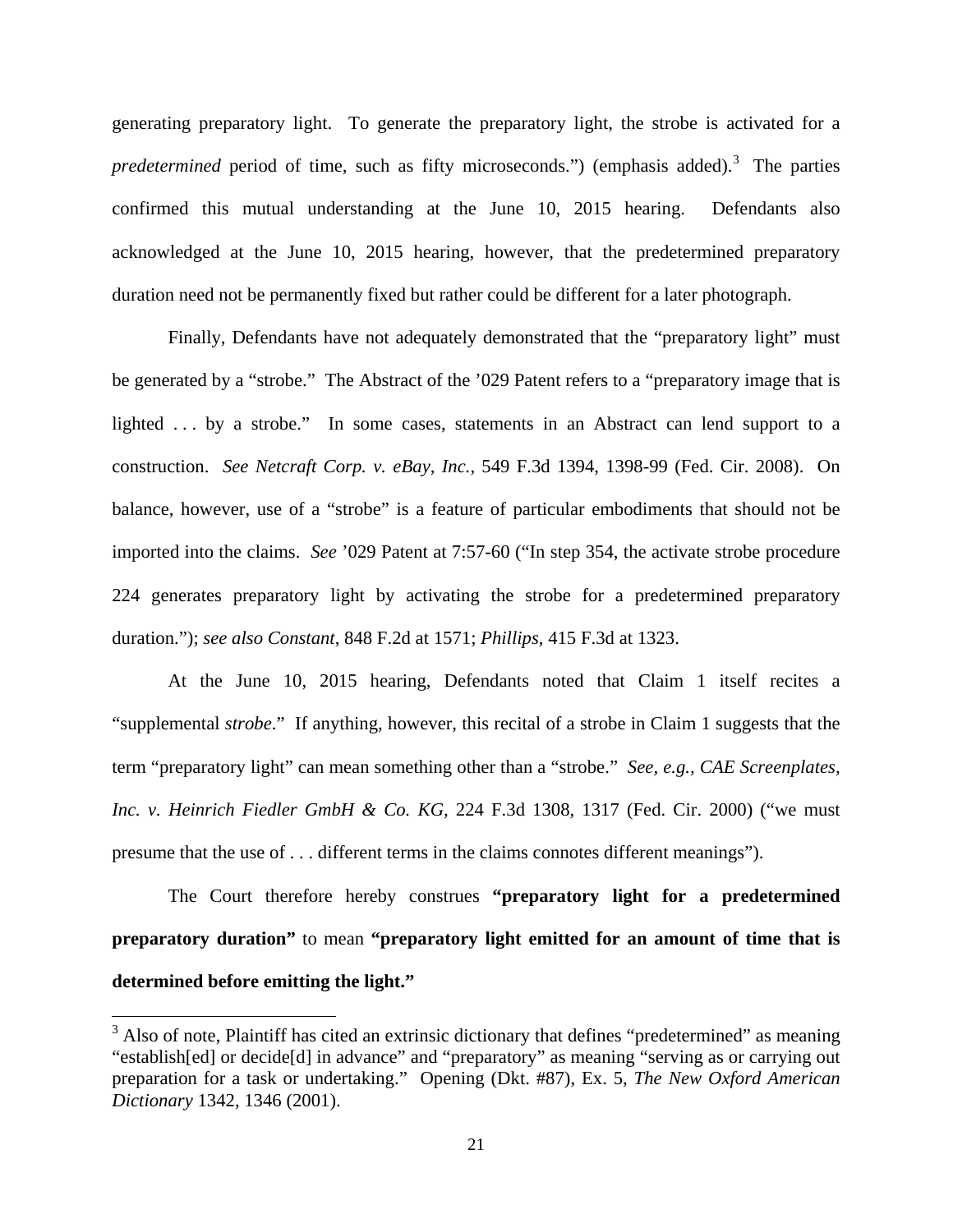### **2. "a preparatory image"**

|       |  |                               | <b>Plaintiff's Proposed Construction</b> |  | <b>Defendants' Proposed Construction</b> |                                              |
|-------|--|-------------------------------|------------------------------------------|--|------------------------------------------|----------------------------------------------|
| "one" |  | or more<br>preparatory light" | images                                   |  |                                          | acquired using   Plain and ordinary meaning. |
|       |  |                               |                                          |  | Alternatively:                           |                                              |
|       |  |                               |                                          |  |                                          | "an image produced by preparatory light"     |

Opening (Dkt. #87) at 14; Response (Dkt. #91) at 14. The parties submit that this term appears in Claims 1, 7, and 14. *See* Prehearing Statement (Dkt. #86), Ex. C at 2.

# **a. The Parties' Positions**

 Plaintiff argues that whereas its proposal comports with the rule that "a" means "one or more," Defendants' proposal improperly limits the disputed term to a single image. Opening (Dkt. #87) at 13. Plaintiff also submits that "[t]he claims and the specification state over and over again that a preparatory image is captured, or 'acquired,' through the use of a preparatory light." *Id.* at 14.

 Defendants respond that Plaintiff's proposed construction "adds unnecessary redundancy ('acquired using preparatory light') and superfluous content ('one or more') to a term that is understandable to one of skill in the art." Response (Dkt. #91) at 15.

 Plaintiff replies by reiterating that Defendants have not justified departing from the usual rule that "a" means "one or more." Reply (Dkt. #96) at 8.

 In sur-reply, Defendants argue that the disclosure regarding capturing multiple images for calibration purposes is not relevant to capturing a preparatory image. Sur-Reply (Dkt. #98) at 4. Defendants urge that "[Plaintiff] is attempting to use intrinsic evidence regarding a *different* procedure pertaining to *different* limitations in *unasserted* claims to unnecessarily construe a term with clear meaning." *Id.* at 5.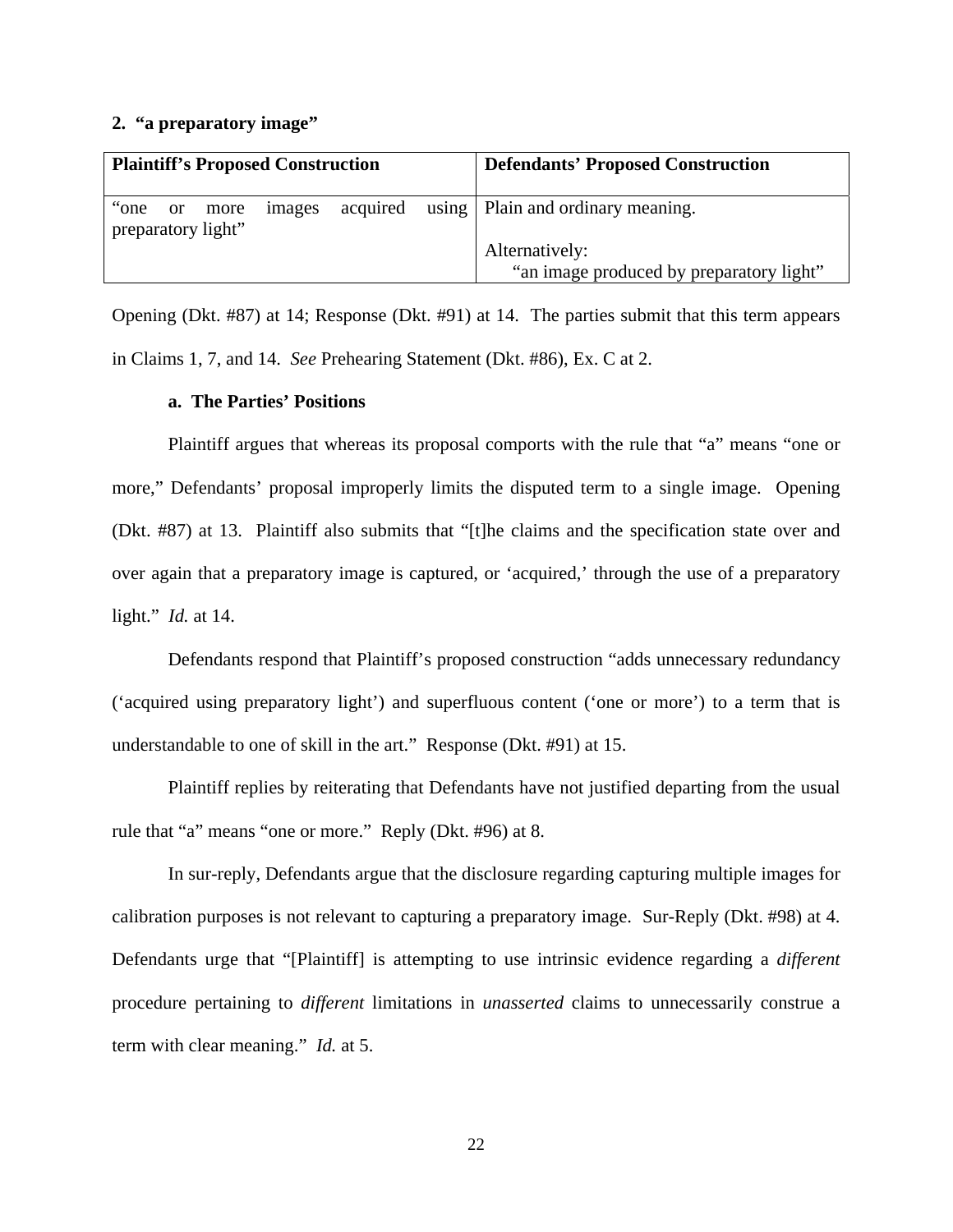### **b. Analysis**

 Claim 1 of the '029 Patent is representative and is quoted in the discussion of the term "preparatory light for a predetermined preparatory duration," above.

The indefinite article "'[a]' or 'an' in patent parlance carries the meaning of 'one or more' in open-ended claims containing the transitional phrase 'comprising.'" *Free Motion Fitness, Inc. v. Cybex Int'l, Inc.*, 423 F.3d 1343, 1350 (Fed. Cir. 2005) ("Cybex argues that here the presumption is overcome because the specification describes the cable as a 'single cable.' We disagree. The references to a single cable in the specification are found in the description of the preferred embodiments, and do not evince a clear intent by the patentee to limit the article to the singular."); *accord Baldwin Graphic Sys., Inc. v. Siebert, Inc.*, 512 F.3d 1338, 1342 (Fed. Cir. 2008) ("That 'a' or 'an' can mean 'one or more' is best described as a rule, rather than merely as a presumption or even a convention. The exceptions to this rule are extremely limited: a patentee must 'evince[ ] a clear intent' to limit 'a' or 'an' to 'one.'") (citation omitted).

 Defendants have not shown that the patentee limited "a" so as to mean only "one." To whatever extent Defendants maintain that the claims at issue are limited to using one and only one preparatory image, the Court hereby expressly rejects any such argument as lacking adequate support. In particular, such a feature should not be imported from the disclosed embodiments. *See Constant*, 848 F.2d at 1571; *see also Phillips*, 415 F.3d at 1323. To whatever extent Defendants are arguing that the specification does not explain how to make use of more than one preparatory image, such an argument perhaps might pertain to enablement but is not relevant to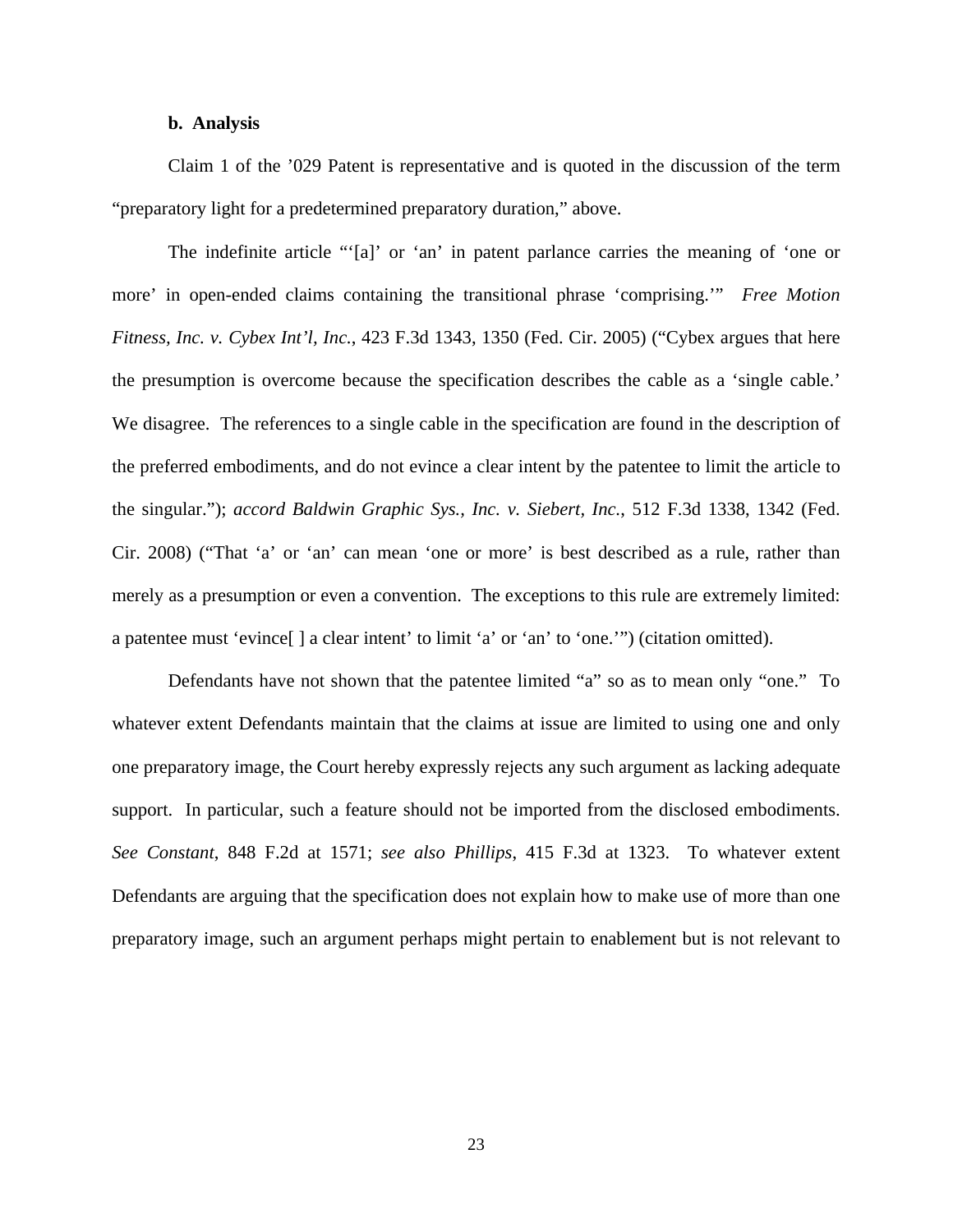these claim construction proceedings. *See Phillips*, 415 F.3d at 1327 ("[W]e have certainly not endorsed a regime in which validity analysis is a regular component of claim construction.").<sup>4</sup>

 Because no other substantive disputes are apparent, no further construction is necessary. *See U.S. Surgical*, 103 F.3d at 1568; *see also O2 Micro*, 521 F.3d at 1362; *Finjan*, 626 F.3d at 1207.

 The Court accordingly hereby construes **"a preparatory image"** to have its **plain meaning**.

**3. "average image luminance"** 

| <b>Plaintiff's Proposed Construction</b>                           | <b>Defendants' Proposed Construction</b> |
|--------------------------------------------------------------------|------------------------------------------|
| Not indefinite; no construction necessary                          | Indefinite for lack of antecedent basis  |
| Alternatively:<br>"average luminance of the preparatory"<br>image" |                                          |

Opening (Dkt. #87) at 15; Response (Dkt. #91) at 16; Prehearing Statement (Dkt. #86), Ex. C

at 2. The parties submit that this term appears in Claim 6. *See id.*

### **a. The Parties' Positions**

 Plaintiff argues that "[a] person skilled in the art would recognize that the 'average image luminance' in claim 6 refers back to the 'average preparatory image luminance' recited in claim 1." Opening (Dkt. #87) at 14-15.

<sup>&</sup>lt;sup>4</sup> As to the below-addressed "supplemental strobe duration" terms, Defendants have cited prosecution history in which the patentee stated that "the generation of the supplemental strobe duration is performed using a *single preparatory image* captured while generating the preparatory light." Response (Dkt. #91), Ex. L, 4/28/2005 Amendment and Response to Non-Final Office Action at 16 (emphasis added); *see id.* at 17 & 18 (similar). The claim language at issue, however, expressly recited using a "single preparatory image." *See id.* at 2, 4 & 8. The word "single" does not appear in the claims now at issue, namely Claims 1, 7, and 14 of the issued '029 Patent. Instead, that limitation appears in dependent Claims 26, 27, and 28, which depend from Claims 1, 7, and 14, respectively.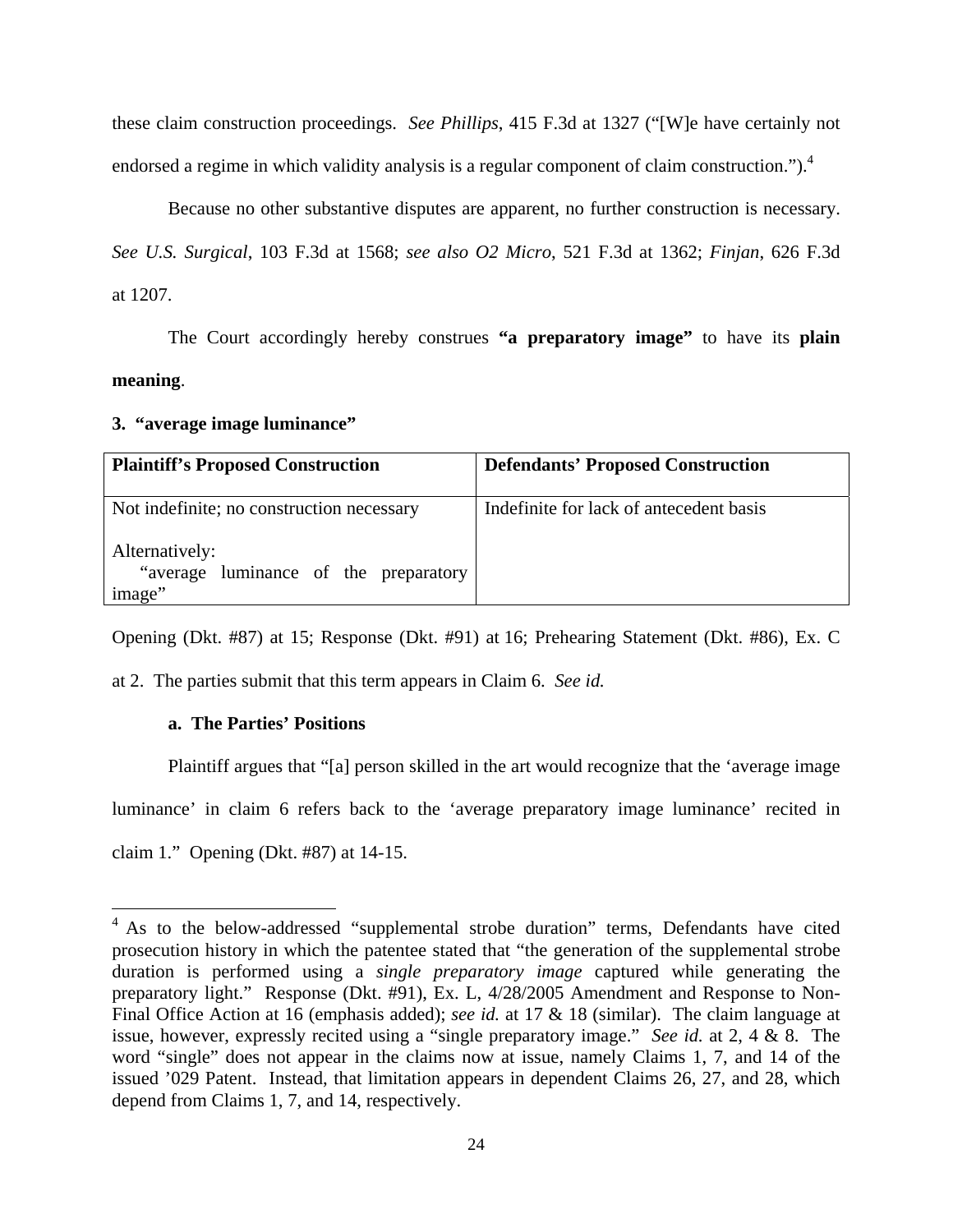Defendants respond that "the term 'average image luminance' is open to multiple interpretations, and thus there can be no implicit antecedent basis providing the requisite 'reasonable certainty.'" Response (Dkt. #91) at 16. Defendants explain that "a person of ordinary skill in the art could interpret 'average image luminance' in claim 6 to mean any of: (1) the 'average calibration luminance;' (2) the 'average nominal luminance;' (3) the 'target luminance' average; or (4) the 'weighted image average luminance,' because accessing the lookup table is based, in part, on each of these distinct 'average' values." *Id.* at 18 (citing '029 Patent at 9:12-25, 10:15-18 & 10:60-67).

 Plaintiff replies by reiterating that "'average image luminance' has an implied antecedent basis." Reply (Dkt. #96) at 9. Plaintiff also submits that whereas the specification discloses measuring luminance characteristics of preparatory images, no such measuring occurs for final images. *Id.* at 9-10.

 In sur-reply, Defendants argue that "as the specification makes clear, each of the four types of average image luminances identified by [Defendants] correspond to different 'images': 'average calibration luminance' to images taken during power value calibration; 'average nominal luminance' to images taken during preparatory power value calibration; 'target luminance average' to final photographic images; and 'weighted image average luminance' to preparatory images." Sur-Reply (Dkt. #98) at 5 (footnote omitted). Defendants urge that "given the multiple contexts in which the look-up table is accessed, a person of ordinary skill could not know with reasonable certainty which of these four identified average image luminances is the basis for any one type of access." *Id.* at 5-6.

 At the June 10, 2015 hearing, Plaintiff cited a recent *Apple Inc. v. Samsung Electronics Co., Ltd.* decision in which the Court of Appeals for the Federal Circuit rejected an indefiniteness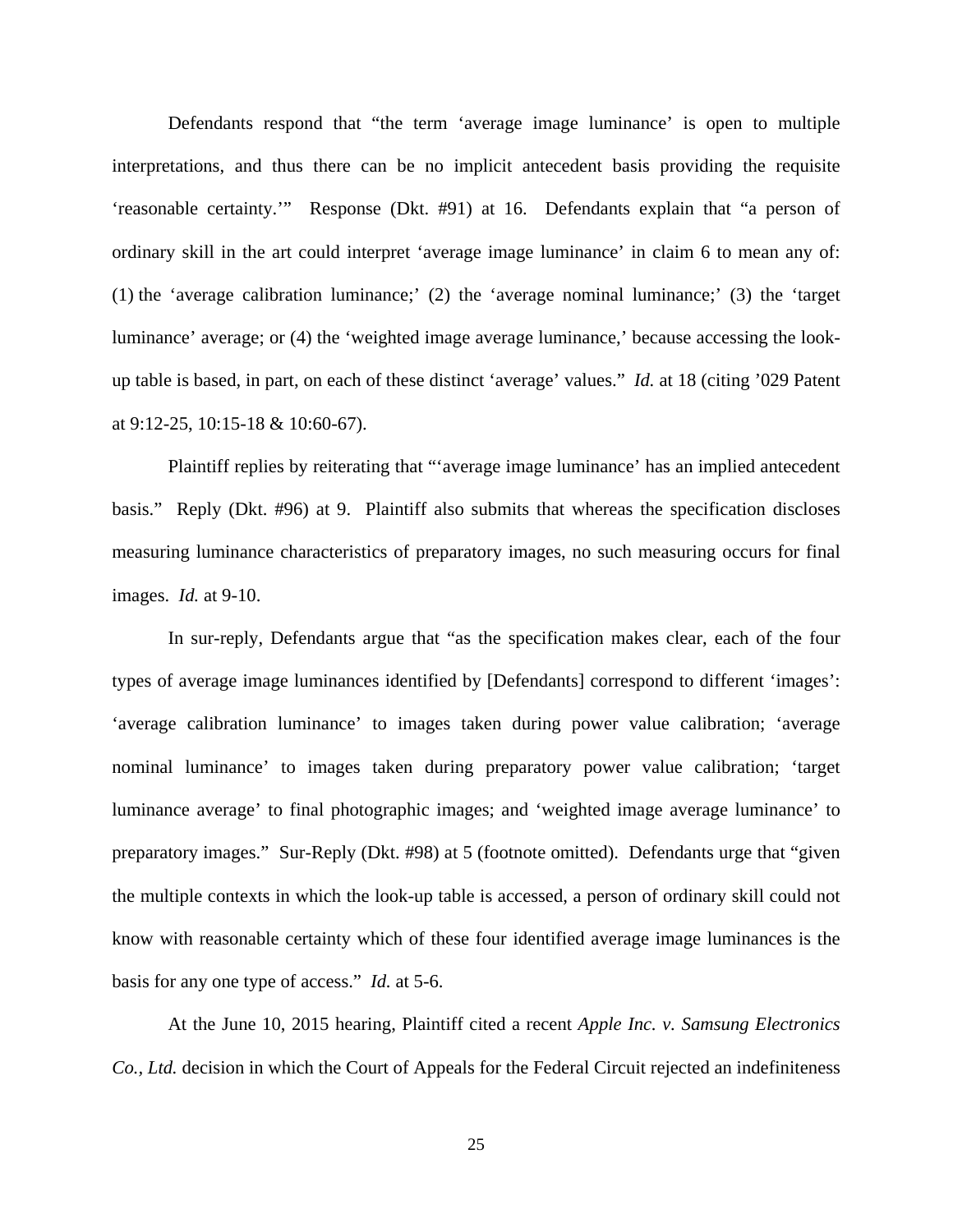argument as lacking supporting evidence. --- F.3d ----, 2015 WL 2343543, at \*14 (Fed. Cir. May 18, 2015). In response, Defendants reiterated their arguments and also argued that Plaintiff's interpretation must be incorrect because the "average image luminance" recited in dependent Claim 8 is not necessarily the "average preparatory image luminance."

#### **b. Analysis**

The disputed term appears in Claim 6, which depends from Claim 1. Claims 1 and 6 of

the '029 Patent recite (emphasis added):

1. A method of adjusting image lighting, the method comprising:

generating a preparatory light for a predetermined preparatory duration;

 capturing a preparatory image while generating the preparatory light, wherein the preparatory image is represented by preparatory image data;

 determining *an average preparatory image luminance* of the preparatory image based on the preparatory image data and weighting at least a subset of the preparatory image data;

 generating a supplemental strobe duration based on *the average preparatory image luminance* and luminance weightings; and

 generating a look-up table storing associated image strobe durations and power values including a preparatory image strobe duration and associated preparatory power value.

\* \* \*

6. The method of claim 1 further comprising:

accessing the look-up table based on *the average image luminance*.

Defendants argue that "[Plaintiff's] argument conflates 'average *image* luminance' and

'average *preparatory image* luminance.' These are generally two separate (though overlapping)

concepts, as their plain language makes clear -- 'average image luminance' relates to the

luminance of the image and 'average *preparatory image* luminance' relates to the luminance of

the *preparatory* image." Response (Dkt. #91) at 17. On one hand, "[w]hen different words or

phrases are used in separate claims, a difference in meaning is presumed." *Nystrom v. TREX* 

*Co., Inc.*, 424 F.3d 1136, 1143 (Fed. Cir. 2005).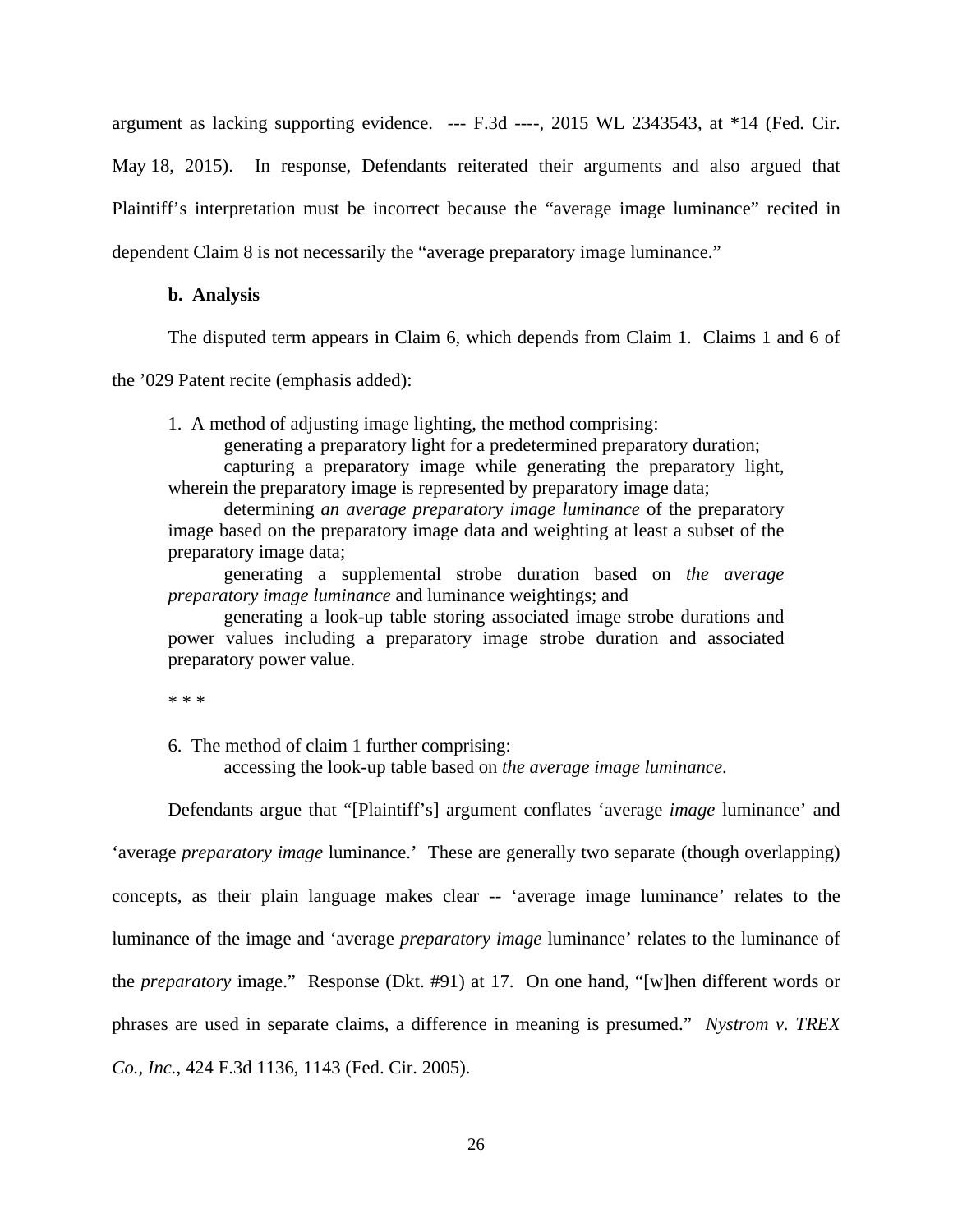On the other hand, as reproduced above, the only type of image luminance recited in the body of Claim 1 is preparatory image luminance. On balance, a person of ordinary skill in the art would understand that "the average image luminance" in dependent Claim 6 has antecedent basis in the "average preparatory image luminance" recited in independent Claim 1. *See Energizer Holdings Inc. v. Int'l Trade Comm'n*, 435 F.3d 1366, 1371 (Fed. Cir. 2006) (holding that "an anode gel comprised of zinc as the active anode component" provided implicit antecedent basis for "said zinc anode"); *see also Ex Parte Porter*, 25 U.S.P.Q.2d 1144, 1145 (B.P.A.I. 1992) ("The term 'the controlled fluid' . . . finds reasonable antecedent basis in the previously recited 'controlled stream of fluid . . . .'"). Defendants' above-noted argument as to Claim 8 is unpersuasive at least because here the parties' dispute pertains specifically to antecedent basis as to Claims 1 and 6.

 The Court therefore hereby construes **"average image luminance"** in Claim 6 to mean **"average preparatory image luminance."** The Court accordingly hereby expressly rejects Defendants' indefiniteness argument.

### **4. "weighting table that stores the luminance weighting"**

| <b>Plaintiff's Proposed Construction</b>                                             | <b>Defendants' Proposed Construction</b> |
|--------------------------------------------------------------------------------------|------------------------------------------|
| Not indefinite; no construction necessary                                            | Indefinite for lack of antecedent basis  |
| Alternatively:<br>"luminance weighting table that stores the<br>luminance weighting" |                                          |

Opening (Dkt. #87) at 16; Response (Dkt. #91) at 19; Prehearing Statement (Dkt. #86), Ex. C

at 2. The parties submit that this term appears in Claim 16. *See id.*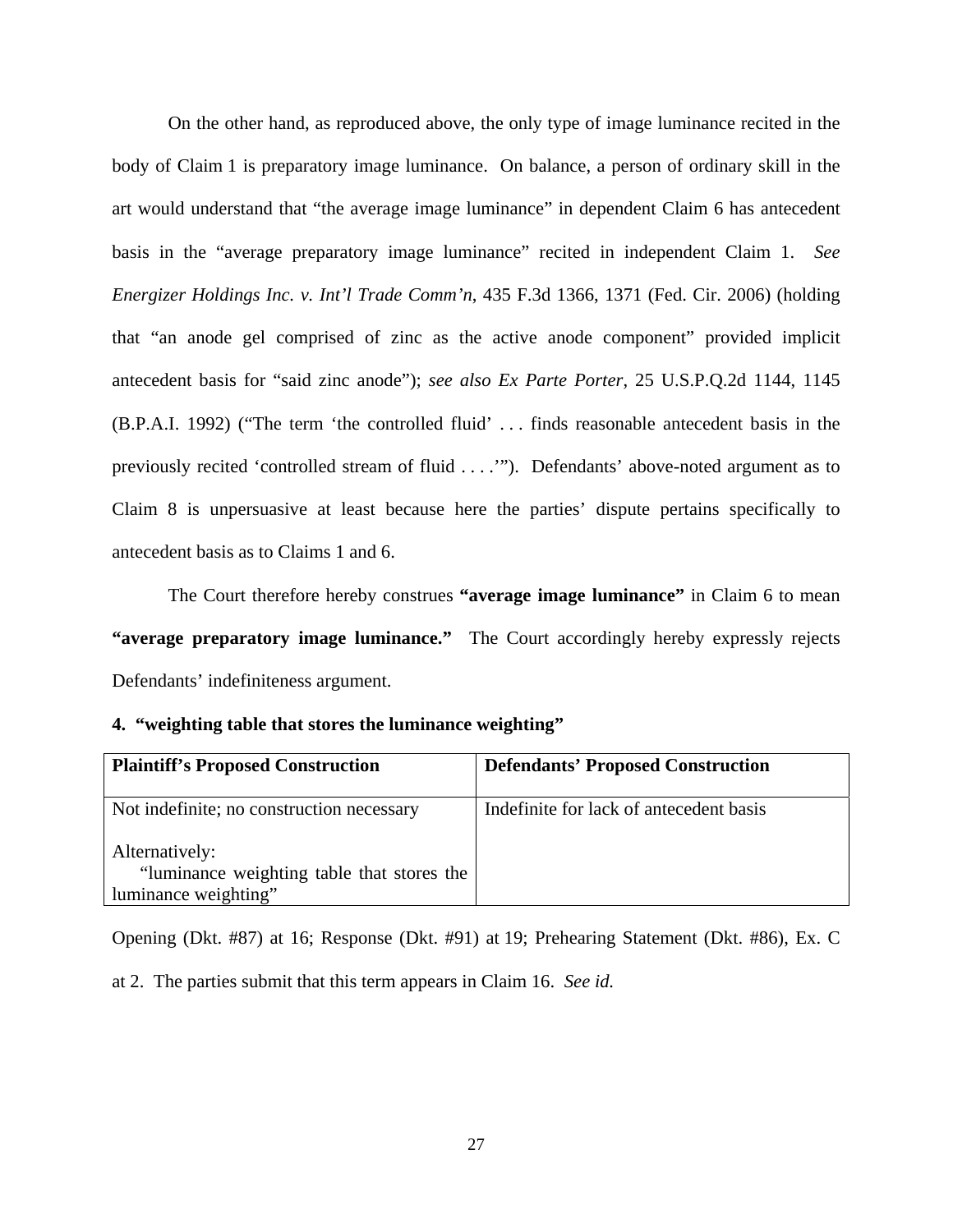At the June 10, 2015 hearing, the parties submitted that they have reached agreement that this term should be construed to have its plain and ordinary meaning. Defendants are no longer arguing indefiniteness as to this term.

 The Court accordingly hereby construes **"weighting table that stores the luminance weighting"** to have its **plain meaning**.

| 5. "generating a supplemental strobe duration" / "supplemental strobe duration stored in |
|------------------------------------------------------------------------------------------|
| the memory is generated"                                                                 |

| <b>Plaintiff's Proposed Construction</b>  | <b>Defendants' Proposed Construction</b>                                                                                                                                                                                                                        |
|-------------------------------------------|-----------------------------------------------------------------------------------------------------------------------------------------------------------------------------------------------------------------------------------------------------------------|
| Not indefinite; no construction necessary | Indefinite.                                                                                                                                                                                                                                                     |
|                                           | If the Court determines that this term requires<br>construction:<br>"generating a supplemental strobe duration,<br>using a single preparatory image," or<br>"supplemental strobe duration stored in<br>memory is generated using a single preparatory<br>image" |

Opening (Dkt. #87) at 18; Response (Dkt. #91) at 20. The parties submit that these terms appear in Claims 1, 7, and 14. *See* Prehearing Statement (Dkt. #86), Ex. C at 2-3.

Plaintiff argued that "[t]he claims are not limited to any particular method of generating a supplemental strobe duration. A person of ordinary skill in the art would . . . understand that any method of generating a supplemental strobe duration would suffice." Opening (Dkt. #87) at 16. Further, Plaintiff argued, "neither the language of the claims or the specification requires that only a single preparatory image can be used, or that multiple preparatory images cannot be used." *Id.* at 17.

 Defendants responded that "[t]he multiple plausible (but very different) meanings for these terms fail the 'reasonable certainty' test for indefiniteness. . . . For example, it could mean either *determining* the duration of the supplemental strobe or *actually activating* the strobe."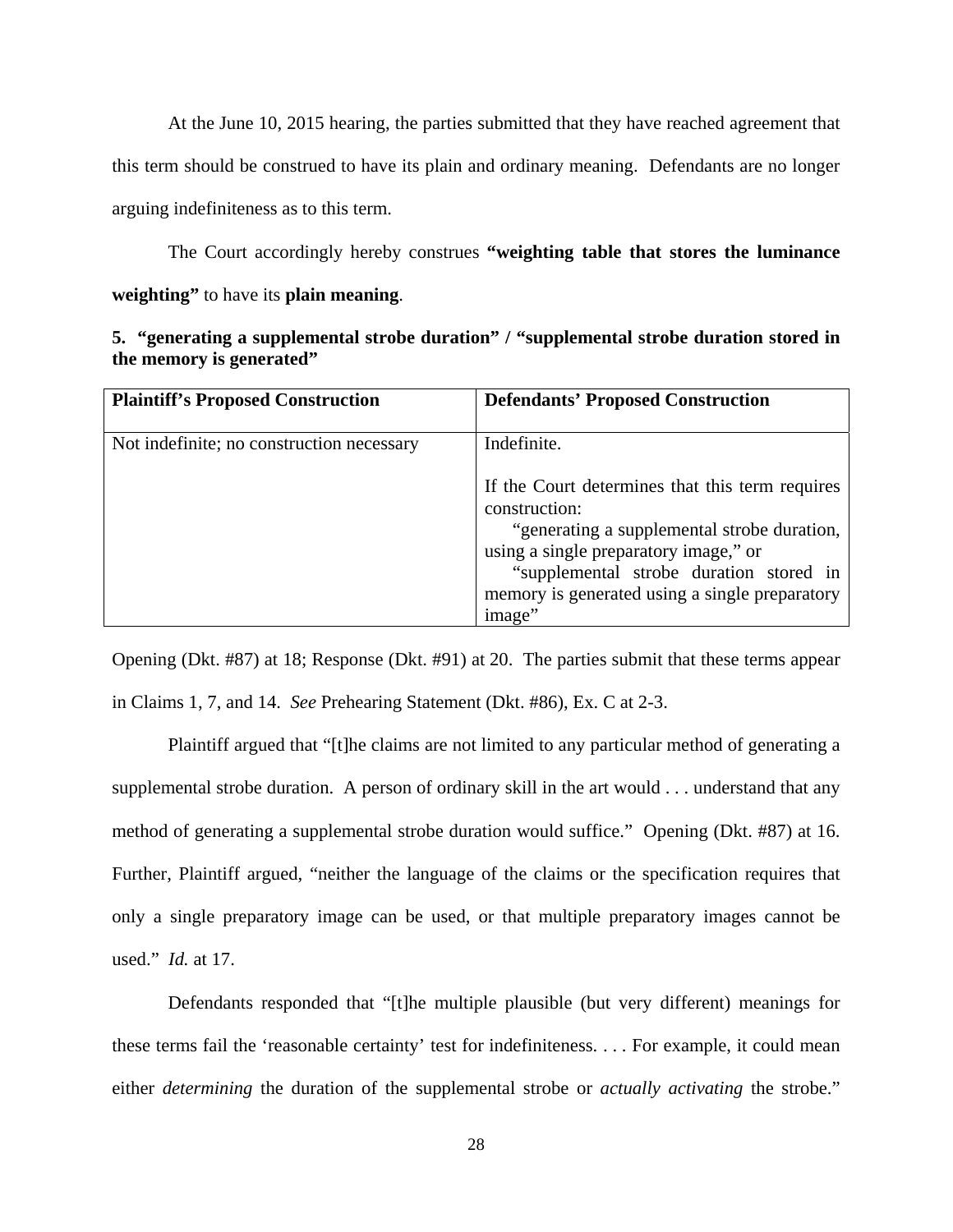Response (Dkt. #91) at 21 (footnotes omitted). Defendants also urged that, during prosecution, "the applicants clearly disavowed using more than a single preparatory image to generate the supplemental strobe duration." *Id.* at 22. Defendants also emphasized that "[t]he patent makes no mention of a first and second preparatory image." *Id.* at 23.

 Plaintiff replied that "[t]he term states that a 'duration' is generated, not that a 'strobe' is generated or 'activated.' . . . When the specification discusses activation of the strobe, the specification explicitly uses the word 'activating.'" Reply (Dkt. #96) at 12. As to the prosecution history, Plaintiff replied that "[t]he prosecution statements on which [Defendants] rel[y] were made with respect to different claims, not the claims that issued in the '029 patent," and "[t]he examiner ultimately allowed the claims without the limitation of a 'single' preparatory image." *Id.* at 13-14.

 In sur-reply, Defendants submit: "While [Defendants] believe[] that these terms are indefinite and that, if the terms are construed, [Defendants'] construction is technically more accurate, to narrow the issues for the Court, [Defendant] will agree to [Plaintiff's] proposed 'plain and ordinary meaning' reading." Sur-Reply (Dkt. #98) at 6.

 Thus, as now agreed upon by the parties, the Court hereby construes **"generating a supplemental strobe duration"** and **"supplemental strobe duration stored in the memory is generated"** to have their **plain meaning**.

#### **DISPUTED CLAIM TERMS IN THE '884 PATENT**

 The '884 Patent, titled "Image Flicker Reduction With Fluorescent Lighting," issued on August 7, 2001, and bears a filing date of September 28, 1999.

 Recorded video can flicker (or contain bands of light) because the light gathered to create each frame (or certain portions of a frame) may be gathered during different parts of the flicker cycle of the fluorescent lighting. One way to avoid flicker is to set the integration time of the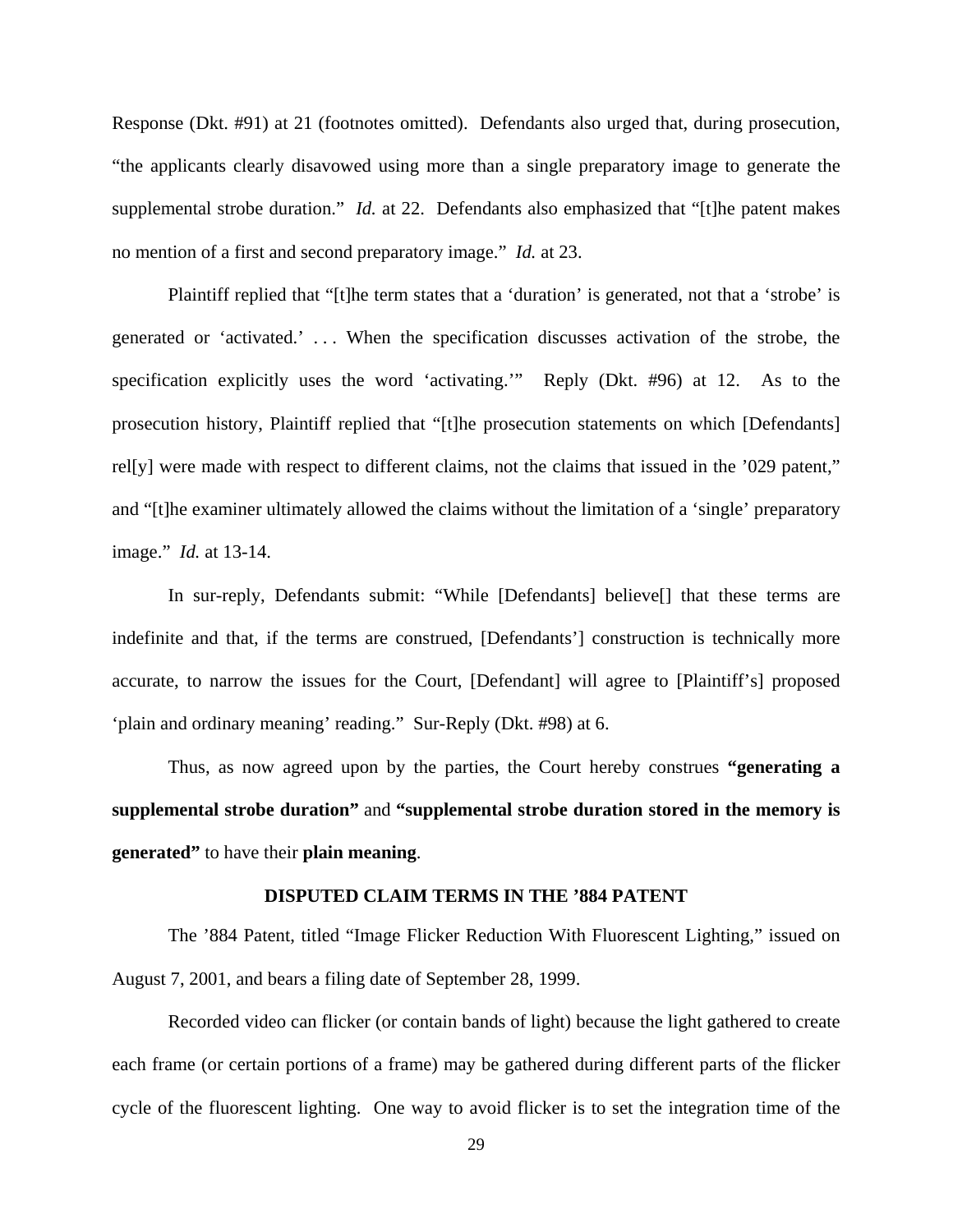sensor equal to a so-called "integral multiple" of the period of the flicker. For example, in a 50 Hz electrical system, each period of the flicker cycle lasts 10 milliseconds (ms). If the integration time is set to 10 ms, then regardless of timing the sensor will in total capture one full 10 ms flicker cycle of light. Similarly, setting the integration time to 20 ms means that the sensor captures two full flicker cycles, and so on.

 The '884 Patent refers to such multiples of the integration time as "integral multiples." Figure 3A is illustrative, and the associated description in the specification explains that "the amount of light captured is independent of where in the cycle of the light output 202 the integration begins." '884 Patent at 4:38-40. Figure 3A is reproduced here:



 The '884 Patent further discloses that gain can be adjusted to account for the change in integration time that was necessary to avoid flicker. *Id.* at 5:49-6:9.

The Abstract of the '884 Patent states:

An imager reduces lighting induced flicker by setting its pixel integration time to an integral multiple of the periods between peak intensity of the lighting. In one implementation, flicker is reduced in a 30 Hz frame rate camera capturing an image lighted with 50 Hz lighting by setting the integration time to approximately 10 ms, the period between lighting intensity peaks.

 The parties have agreed that, in the '884 Patent, "integration time" means "the amount of time that a pixel is allowed to gather light before that pixel is read," and "overall system gain"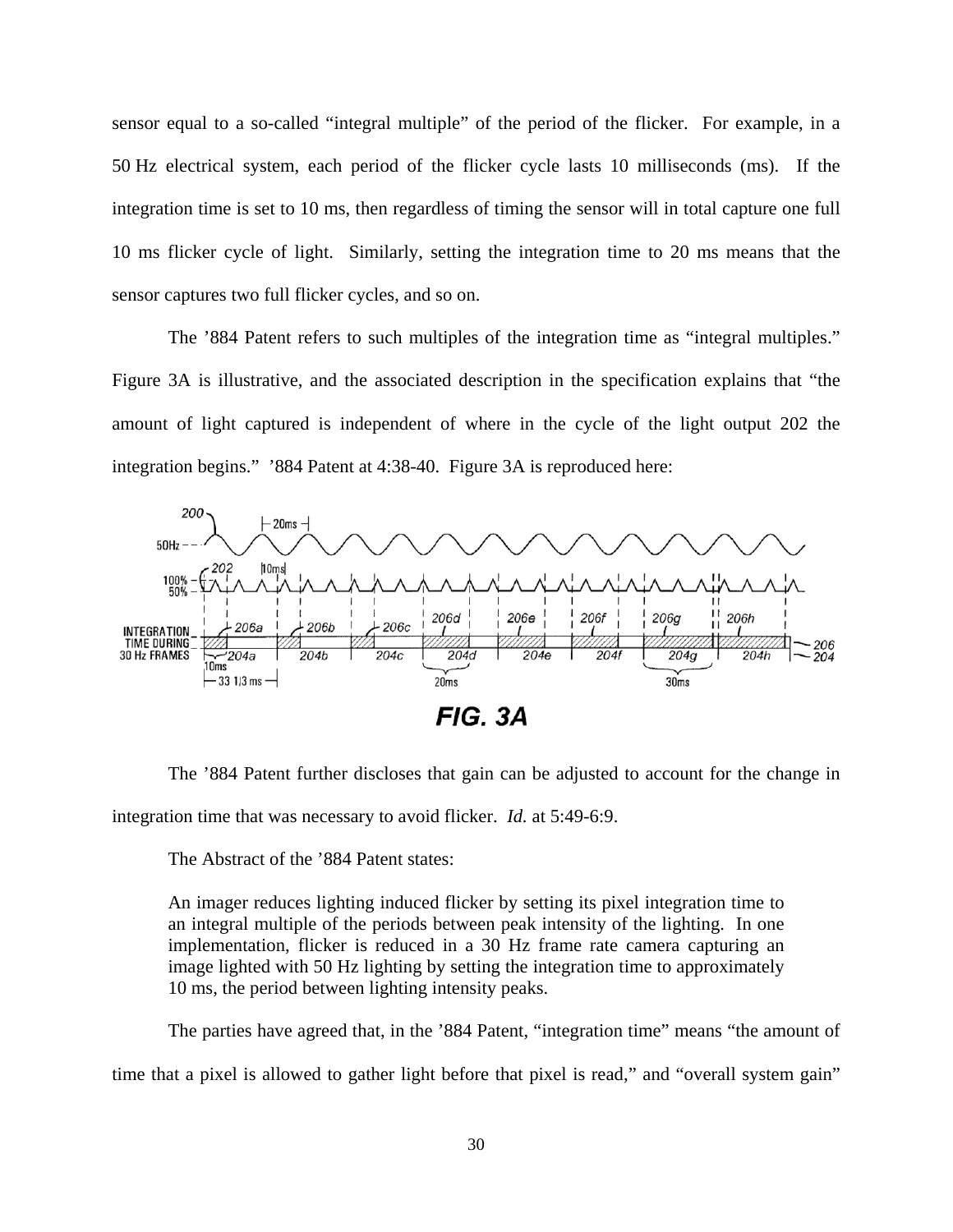means "the ratio of the output signal of the entire system to the input signal to entire system."

Prehearing Statement (Dkt. #86) at 2.

| <b>Plaintiff's Proposed Construction</b>  | <b>Defendants' Proposed Construction</b>                                               |
|-------------------------------------------|----------------------------------------------------------------------------------------|
| determined amount, by adjusting the time" | "adjusting the overall system gain by the "adjusting the overall system gain by the    |
| integration time"                         | determined amount, or a fraction of the determined amount by adjusting the integration |

# **1. "adjusting the overall system gain by adjusting the integration time"**

Opening (Dkt. #87) at 19; Response (Dkt. #91) at 25. The parties submit that this term appears in Claim 1. *See* Prehearing Statement (Dkt. #86), Ex. A at 1.

In *Imperium I*, the Court initially construed this disputed term to mean "adjusting the overall system gain by the determined amount by adjusting the integration time." *Imperium I*, Dkt. #209 at 15. After further proceedings, the Court construed this disputed term to mean "adjusting the overall system gain by an amount as close to the determined amount as can be accomplished by adjusting the integration time." *See id.*, Dkt. #401 at 3-5.

# **a. The Parties' Positions**

<u>.</u>

 Plaintiff argues that, "[a]s the Court explained in [*Imperium I*], the specification provides that overall system gain may be adjusted by the determined amount through a combination of 'coarse' adjustments—such as adjusting integration time—and 'fine' adjustments—such as amplification and digital gamma correction." Opening (Dkt. #87) at 18.

 Defendants respond that Plaintiff's proposed construction "is inconsistent with the intrinsic evidence and is irreconcilable with the plain language of the claims." Response

<sup>&</sup>lt;sup>5</sup> Defendants previously proposed: "*changing* the overall system gain by the determined amount by *changing* the integration time." Prehearing Statement (Dkt. #86), Ex. A at 1 (emphasis added). Defendants now "agree<sup>[]</sup> that 'adjusting' does not require construction." Response (Dkt. #91) at 25 n.18.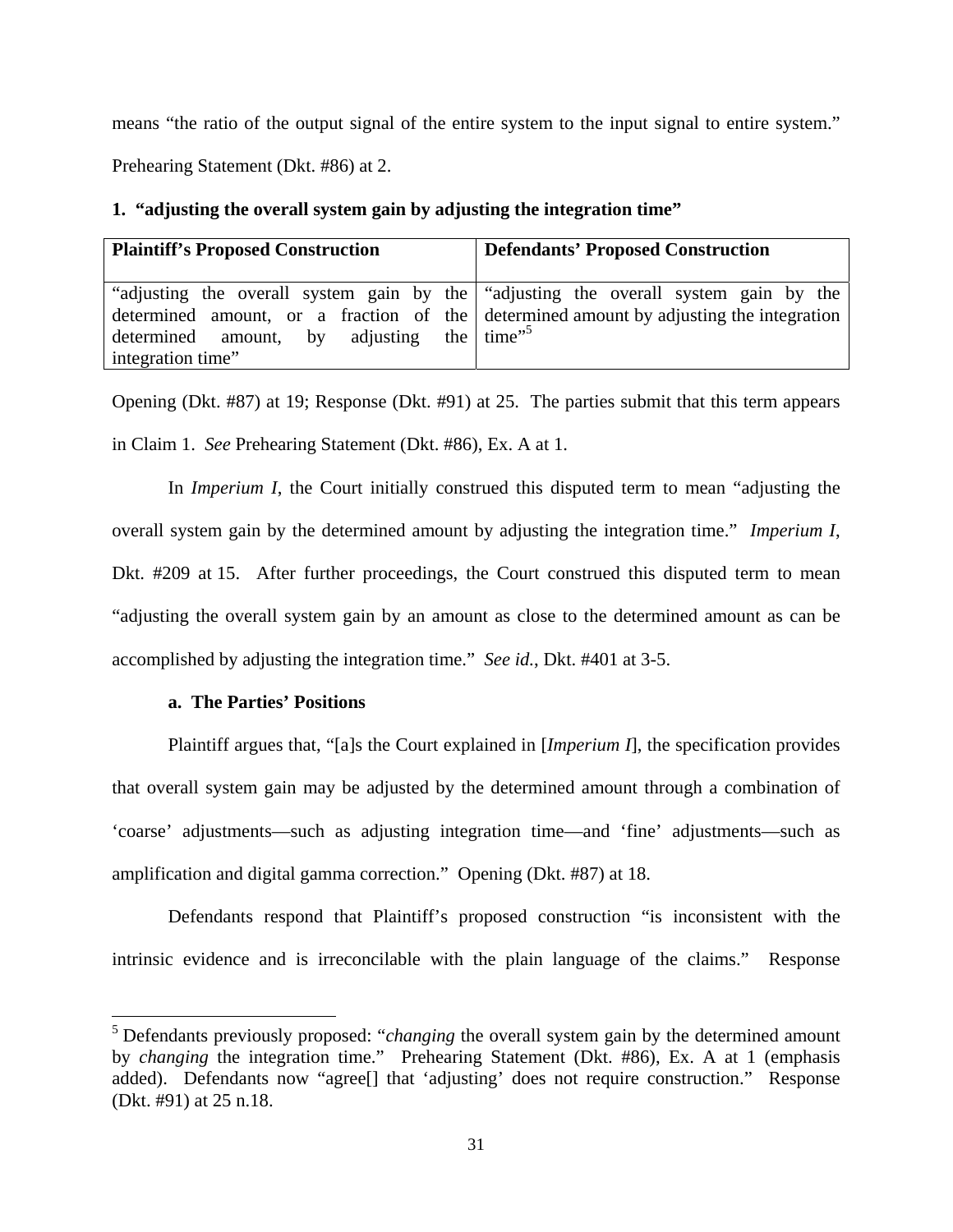(Dkt. #91) at 25. Defendants argue that "[i]ncluding 'the determined amount' as part of the construction is necessary to provide context for (and to provide consistency with) the 'determining' step recited earlier in the claim." *Id.* at 26. Further, Defendants submit, "Claim 1 is not directed to amplification or digital gamma correction," "[a]nd there is nothing in the plain words of Claim 1 about fractional adjustments." *Id.* at 27.

 Plaintiff replies that "[b]ecause the integration time can only be adjusted in 'coarse' steps (e.g., 10 ms, 20 ms, 30 ms), the Court properly determined that it may be impossible to adjust the overall system gain 'by the determined amount' by only adjusting the integration time." Reply (Dkt. #96) at 15. Plaintiff submits that its proposed construction "therefore accounts for the fact that," in some situations, "the integration time can be used to adjust the overall system gain by a fraction of the determined amount" and "other parameters (e.g., amplification and digital gamma correction) can be used to make 'fine' adjustments to the overall system gain, so as to adjust the overall system gain by the remaining amount." *Id.* at 15-16.

 In sur-reply, Defendants argue that whereas their proposal "tracks the exact language of the 'adjusting' method step and properly makes reference to the preceding step with respect to the determined amount of adjustment," Plaintiff's argument is "a thinly-disguised doctrine of equivalents argument." Sur-Reply (Dkt. #98) at 7.

#### **b. Analysis**

Claim 1 of the '884 Patent recites (emphasis added):

1. A method of reducing flicker caused by lighting having a periodic intensity using an imager having a pixel integration time, the method comprising the steps of:

setting the integration time to an integral multiple of the period of the periodic intensity of the lighting;

*determining an amount to vary an overall system gain*; and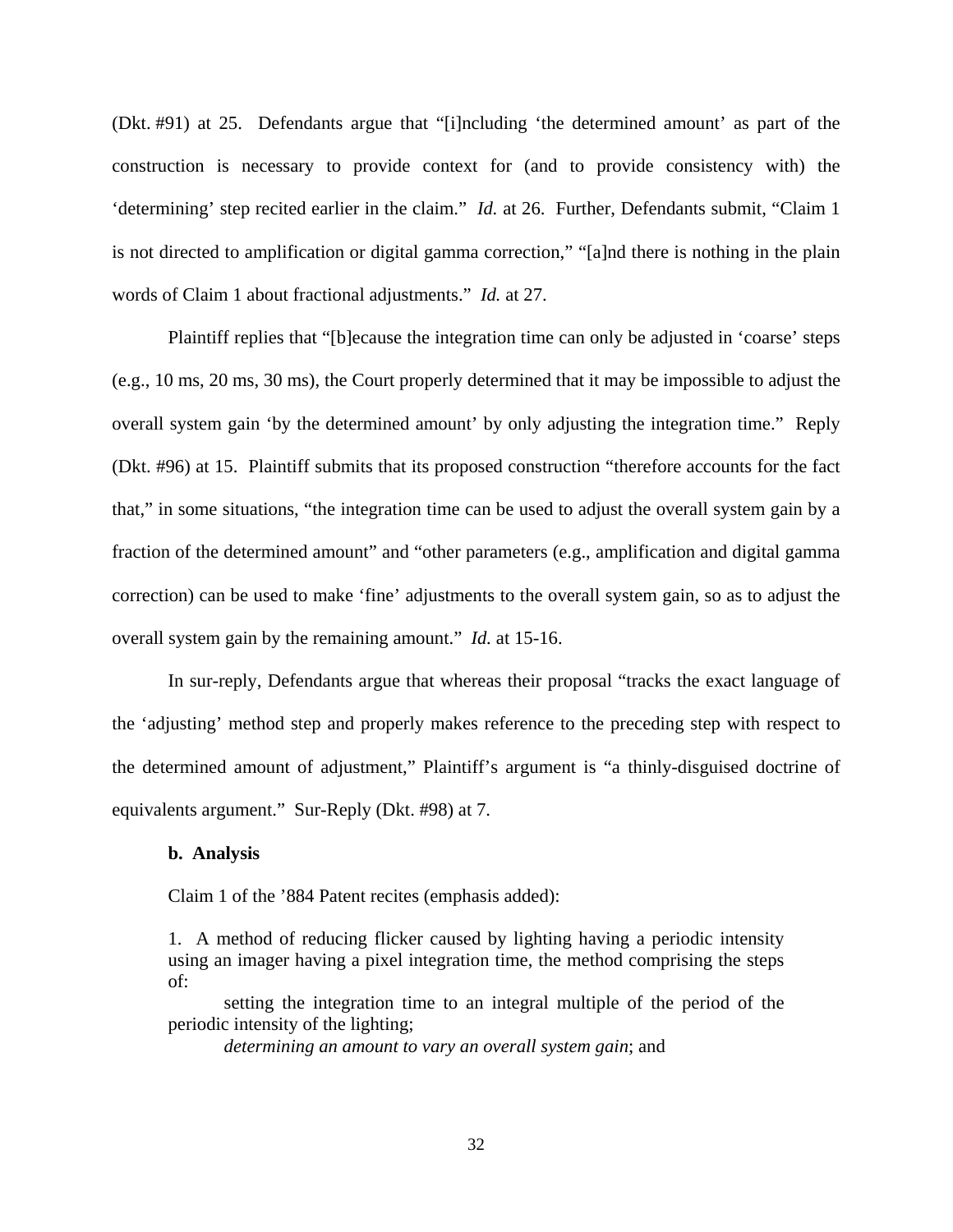*adjusting the overall system gain by adjusting the integration time* while maintaining the integration time at an integral multiple of the period of the periodic intensity.

In *Imperium I*, the Court found:

The third step of Claim 1 describes the "coarse" adjustment achieved by adjusting the integration time to a multiple of the period of peak intensity. This does not mean that this coarse adjustment must exactly equal the "amount to vary" that was determined in the second step of the claim. One could logically use the coarse adjustment feature to get as close as possible, and then make finer adjustments with the amplifier or the color and gamma correction block. And, there is no reason to say that Claim 1 could not read on a method that used only the coarse adjustment of adjusting the integration time, even if such a method is at a competitive disadvantage with more sophisticated systems that allow further fine adjustments.

*Imperium I*, Dkt. #401 at 3-4; *see* '884 Patent at 5:52-57 ("In the disclosed embodiment, brightness is adjusted most coarsely by setting the integration time via the registers 312. Using a 30 Hz (or any other) frame rate with 50 Hz lighting, the integration times can be set to approximately 10 milliseconds, 20 milliseconds, or 30 milliseconds as illustrated in FIG. 3a. This provides three levels of intensity control . . . .").

 Plaintiff argues that its proposal is consistent with the *Imperium I* findings. Opening (Dkt. #87) at 18. Defendants argue that Plaintiff's proposal "could potentially cover circumstances where even a miniscule fraction of the determined amount of adjustment is accomplished by varying the integration time. That is inconsistent with the [*Imperium I*] construction and [Plaintiff's] own argument that 'coarse' adjustments are accomplished by varying the integration time and 'fine' adjustments are accomplished in other ways." Response (Dkt. #91) at 28.

 On balance, neither side has justified departing from the *Imperium I* construction or demonstrated that the parties have a substantive dispute requiring any additional construction. *See Imperium I*, Dkt. #401 at 3-4 (quoted above); *see also Maurice Mitchell Innovations*, 2006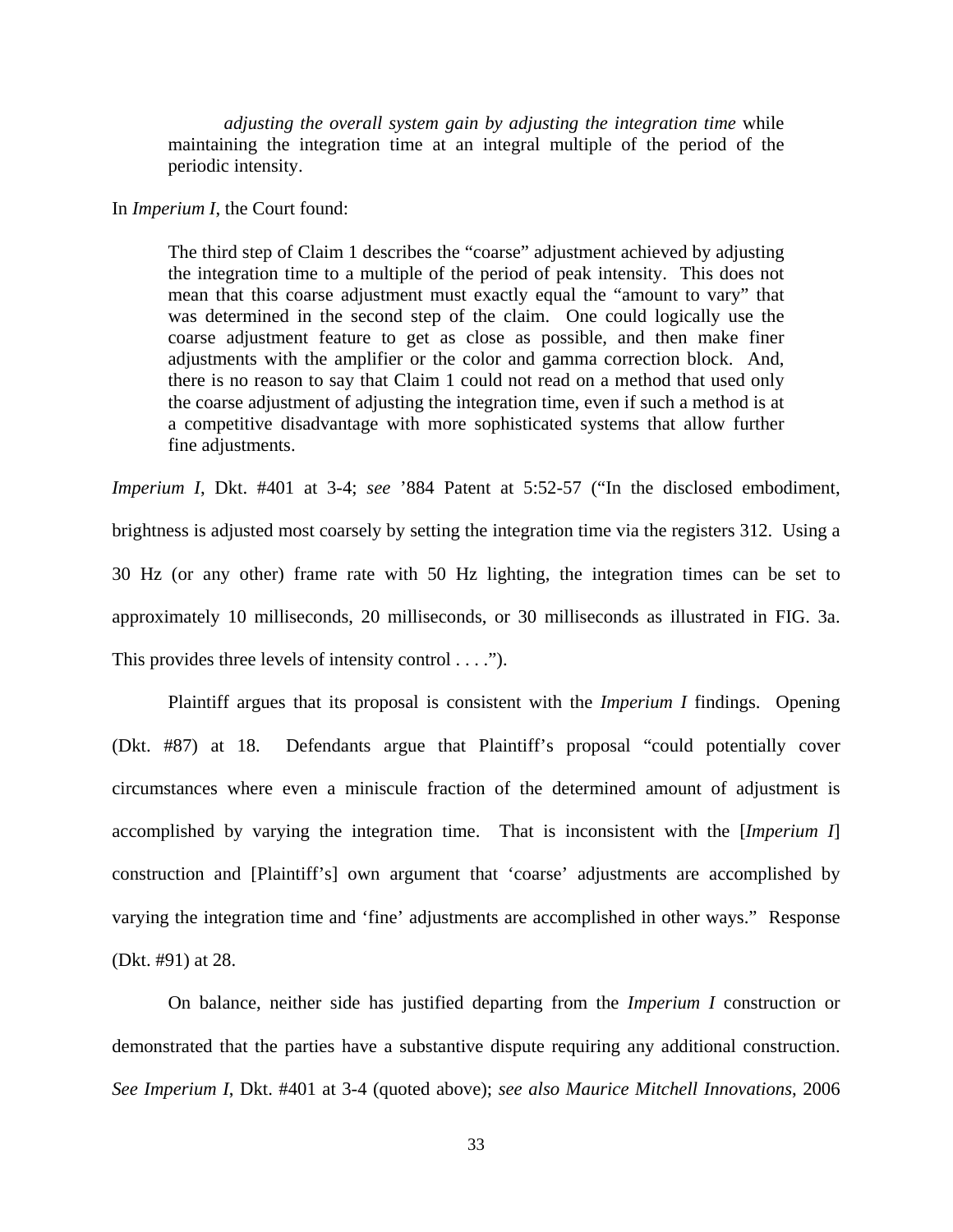WL 1751779, at \*4; *TQP Development, LLC v. Inuit Inc.*, No. 2:12-CV-180, 2014 WL 2810016, at \*6 (E.D. Tex. June 20, 2014) (Bryson, J.) ("[P]revious claim constructions in cases involving the same patent are entitled to substantial weight, and the Court has determined that it will not depart from those constructions absent a strong reason for doing so.").

 Instead, Defendants' concerns are adequately addressed by Plaintiff's acknowledgement in its reply brief that adjusting integration time is a relatively coarse adjustment and adjusting amplification and gamma correction are relatively fine adjustments. *See* Reply (Dkt. #96) at 15-16 ("the integration time can only be adjusted in 'coarse' steps"; "other parameters (e.g., amplification and digital gamma correction) can be used to make 'fine' adjustments").

 The Court therefore hereby construes **"adjusting the overall system gain by adjusting the integration time"** to mean **"adjusting the overall system gain by an amount as close to the determined amount as can be accomplished by adjusting the integration time."**

| <b>Plaintiff's Proposed Construction</b> | <b>Defendants' Proposed Construction</b>                                                                                  |
|------------------------------------------|---------------------------------------------------------------------------------------------------------------------------|
| Not limiting                             | The preambles are limitations because they<br>provide antecedent basis for terms that appear<br>in the body of the claim. |

**2. Preambles of Claims 1 and 14** 

Opening (Dkt. #87) at 20; Response (Dkt. #91) at 29.

In *Imperium I*, the Court found that the preambles of Claims 1 and 14 are not limiting. *See Imperium I*, Dkt. #209 at 6-8.

## **a. The Parties' Positions**

 Plaintiff argues that "[a]s the Court explained in *Imperium I*, the terms in the preambles recite the purpose of the invention, but are not essential to understanding the meaning of the claims." Opening (Dkt. #87) at 20 (italics added).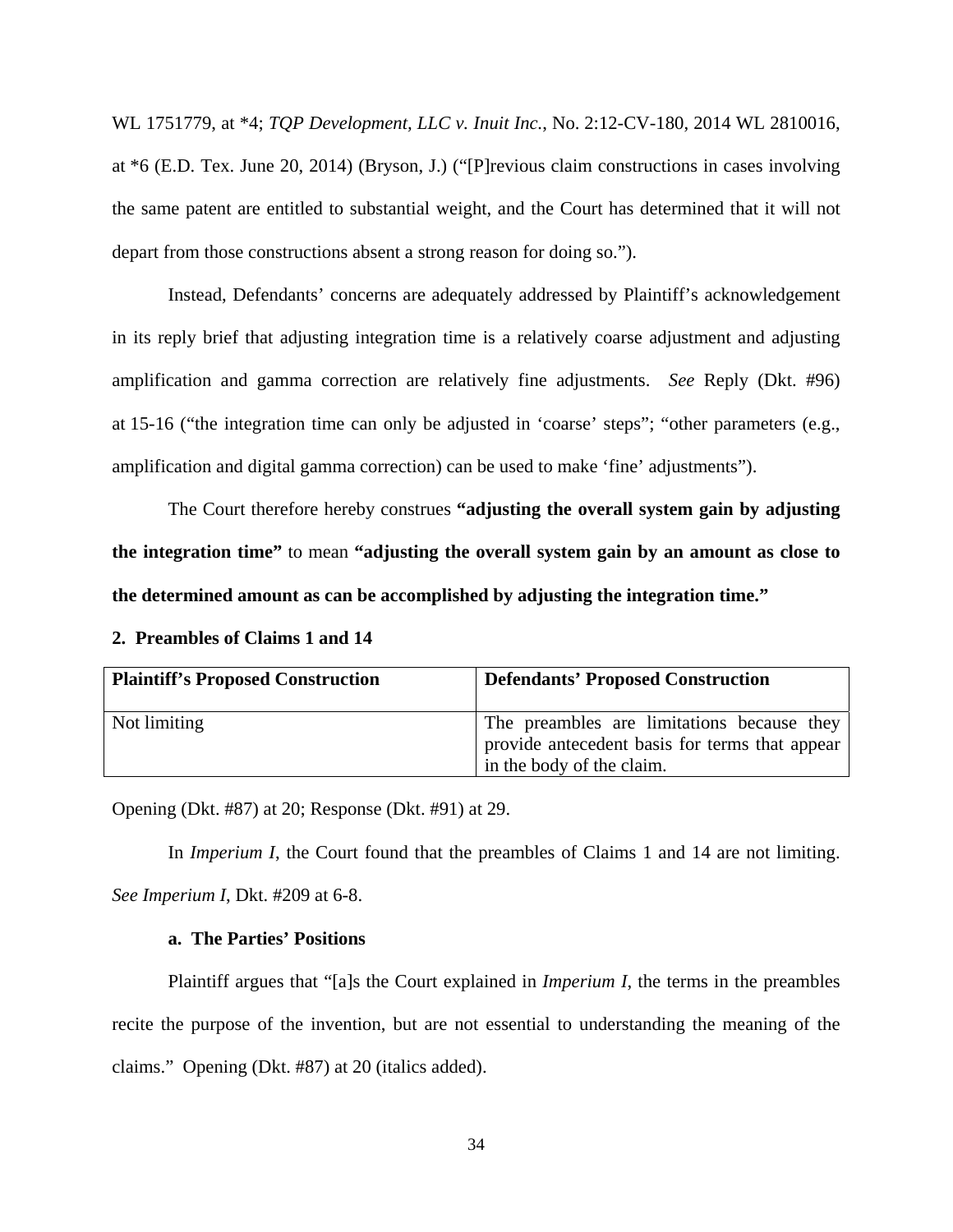Defendants respond that "a substantial amount of the preamble language provides antecedent basis for several later-recited limitations (for example, the preamble phrases 'lighting,' 'periodic intensity' and 'integration time' provide such antecedent basis)." Response (Dkt. #91) at 29.

 Plaintiff replies that "[t]he fact that the preamble provides antecedent basis for a term, alone, does not make the preamble limiting." Reply (Dkt. #96) at 16. Here, Plaintiff argues, "the [claim] bodies indisputably set out a complete invention." *Id.* at 17.

 In sur-reply, Defendants reiterate that "[Plaintiff] should not be permitted . . . to expand the scope of its infringement allegations by ignoring the unambiguous preamble language that provides . . . antecedent basis." Sur-Reply (Dkt. #98) at 7.

#### **b. Analysis**

In general, a preamble limits the invention if it recites essential structure or steps, or if it is necessary to give life, meaning, and vitality to the claim. . . . [A] preamble is not limiting where a patentee defines a structurally complete invention in the claim body and uses the preamble only to state a purpose or intended use for the invention.

*Catalina Mktg. Int'l, Inc. v. Coolsavings.com, Inc.*, 289 F.3d 801, 808 (Fed. Cir. 2002) (citation

and internal quotation marks omitted).

Claims 1 and 14 of the '884 Patent recite (emphasis added):

1. A method of reducing flicker caused by *lighting having a periodic intensity* using an imager having *a pixel integration time*, the method comprising the steps of:

setting *the integration time* to an integral multiple of *the period of the periodic intensity of the lighting*;

determining an amount to vary an overall system gain; and

adjusting the overall system gain by adjusting *the integration time* while maintaining *the integration time* at an integral multiple of *the period of the periodic intensity*.

\* \* \*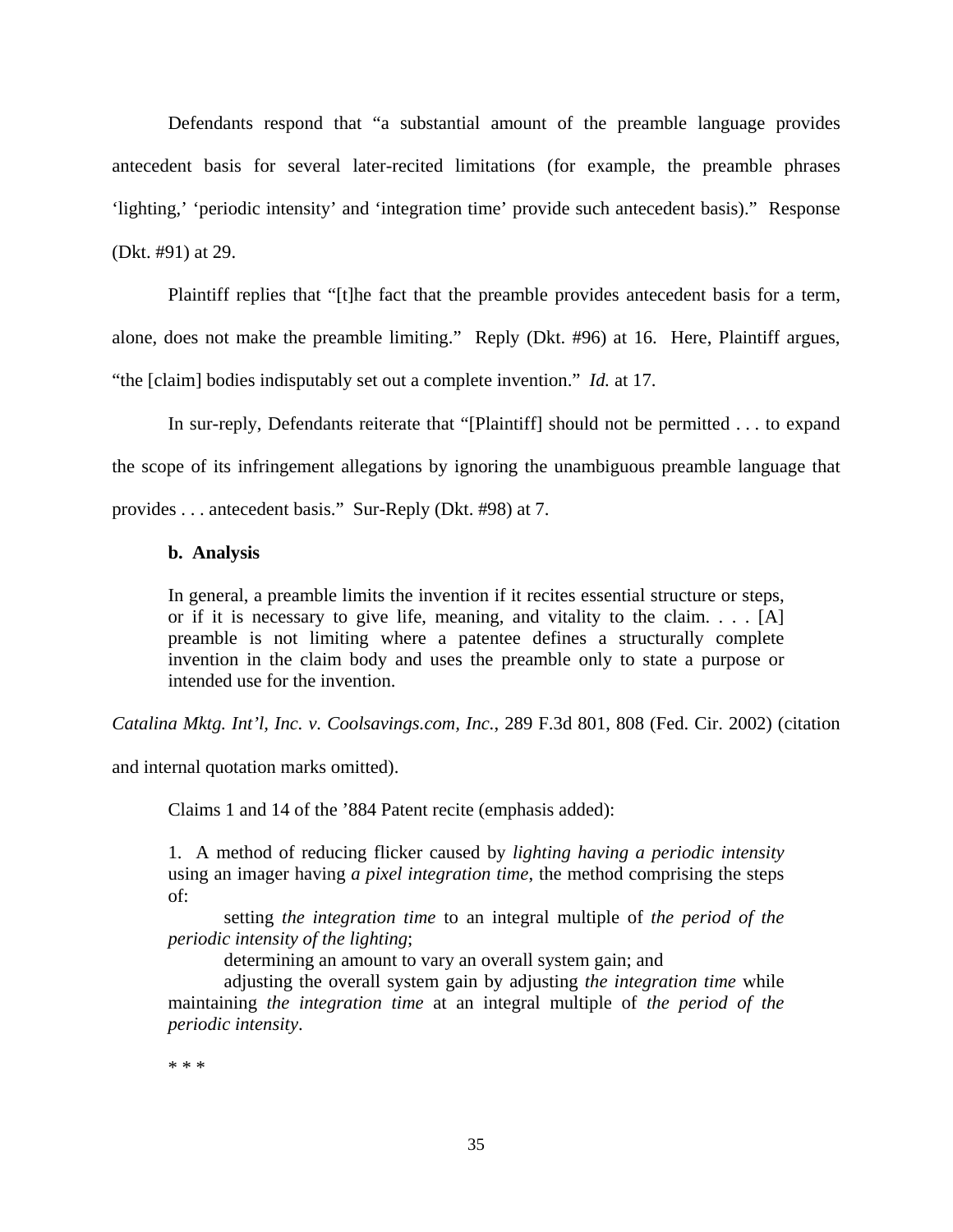14. An imager for a digital camera with reduced flicker caused by *lighting having a periodic intensity*, the imager providing data for a plurality of pixels, the imager comprising:

programmable integration time circuitry that controls an integration time of the plurality of pixels;

an integration time adjustment block coupled to the programmable integration time circuitry, the integration time adjustment block setting the integration time to an integral multiple of *the period of the periodic intensity of the lighting*; and

an overall gain control block that adjusts an overall system gain by adjusting the integration time while maintaining the integration time at an integral multiple of the period of the periodic intensity.

 On one hand, "[w]hen limitations in the body of the claim rely upon and derive antecedent basis from the preamble, then the preamble may act as a necessary component of the claimed invention." *Eaton Corp. v. Rockwell Int'l Corp.*, 323 F.3d 1332, 1339 (Fed. Cir. 2003).

 On the other hand, in *Imperium I* the Court found the preambles not limiting because "the 'reducing flicker' purpose is not 'necessary to give life, meaning, and vitality' to the claims because 'the periodic intensity of the lighting' is adequately addressed in the body of the claims." *Imperium I*, Dkt. #209 at 8 (citing *Catalina Mktg.*, 289 F.3d at 808); *see Symantec Corp. v. Computer Assocs. Int'l, Inc.*, 522 F.3d 1279, 1288-89 (Fed. Cir. 2008) ("[I]n general, the purpose of a claim preamble is to give context for what is being described in the body of the claim; if it is reasonably susceptible to being construed to be merely duplicative of the limitations in the body of the claim (and was not clearly added to overcome a rejection), we do not construe it to be a separate limitation.").

 On balance, Defendants have not adequately justified departing from the conclusion reached in *Imperium I*. The Court therefore hereby expressly rejects Defendants' proposal that the preambles are limiting.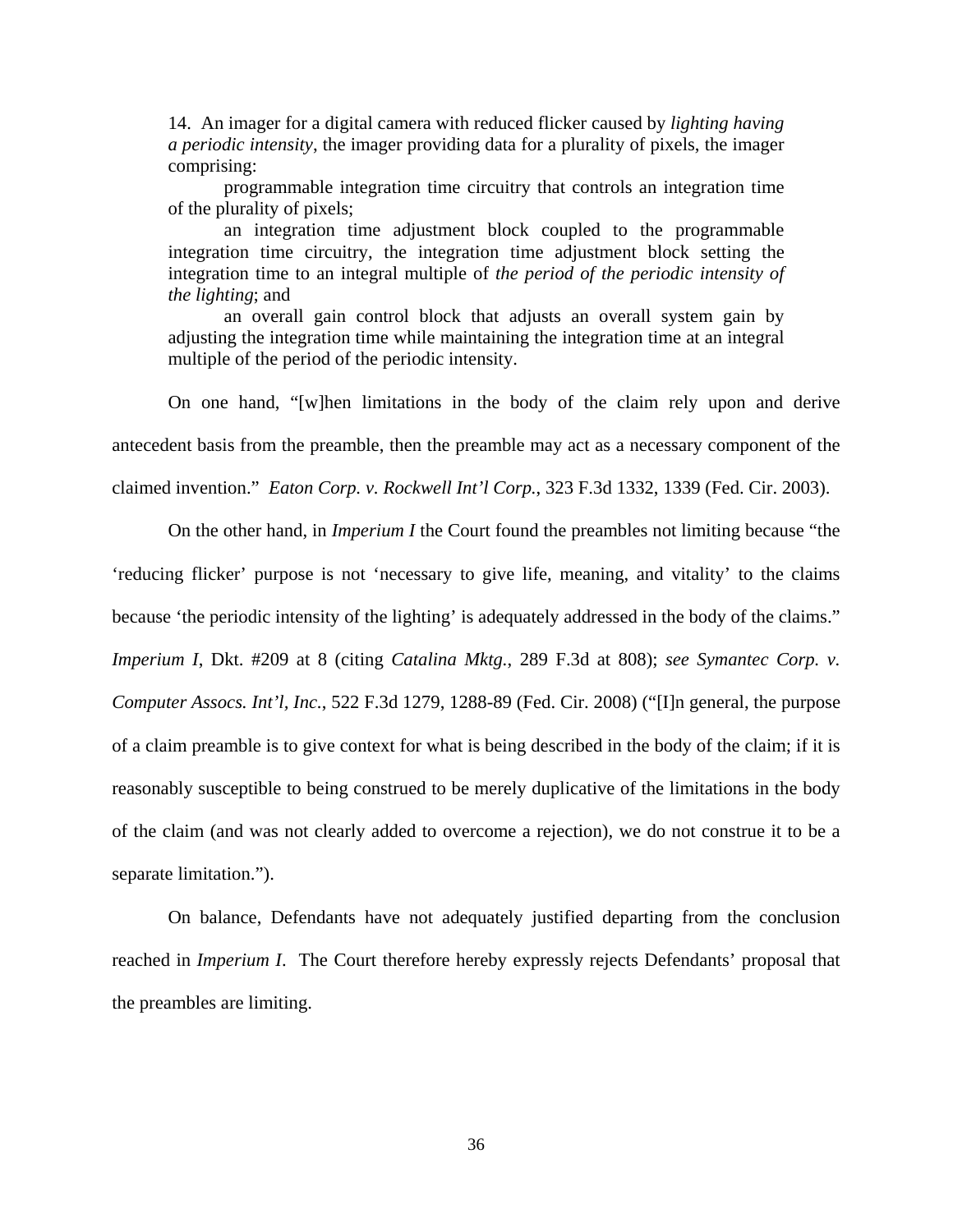### **3. "gamma correction"**

 Plaintiff submits that the parties have reached agreement that this term, which the parties submit appears in Claim 17, should be given its plain and ordinary meaning. Opening (Dkt. #87) at 20; *see* Prehearing Statement (Dkt. #86), Ex. B at 4.

 Defendants respond that although "the term does not require construction at this point in the proceedings, 'gamma correction' is an issue that will need to be addressed at trial through expert testimony." Response (Dkt. #91) at 30. Defendants identify an extrinsic dictionary definition of "gamma correction" as meaning "[t]he insertion of a nonlinear output-input characteristic for the purpose of changing the system transfer characteristic." *Id.* (citing *id.*, Ex. I, *The New IEEE Standard Dictionary of Electrical and Electronics Terms* 547 (1993)).

 Plaintiff replies that "[t]he intrinsic record does not contain an express definition or a disclaimer that would limit the claims in such a manner . . . ." Reply (Dkt. #96) at 18. "Here," Plaintiff argues, "the specification does not reduce gamma correction to any particular type of gamma correction, much less the specific mathematical concept proposed by [Defendants]." *Id.* 

 In sur-reply, Defendants submit that reference to extrinsic evidence is appropriate because "the phrase 'gamma correction' has no meaning to a lay juror" and "[t]he meaning of 'gamma correction' is not evident from the intrinsic evidence." Sur-Reply (Dkt. #98) at 8. Defendants conclude:

It appears that [Plaintiff] now seeks to take refuge in the "plain and ordinary meaning" so that it can tell the jury that "gamma correction" means whatever suits its purposes at the time of trial. Nonetheless, [Defendants are] hopeful that expert discovery will confirm how a skilled worker understands "gamma correction" in the context of the '884 patent and that it will not be necessary to request the Court's involvement in addressing this issue.

*Id.*